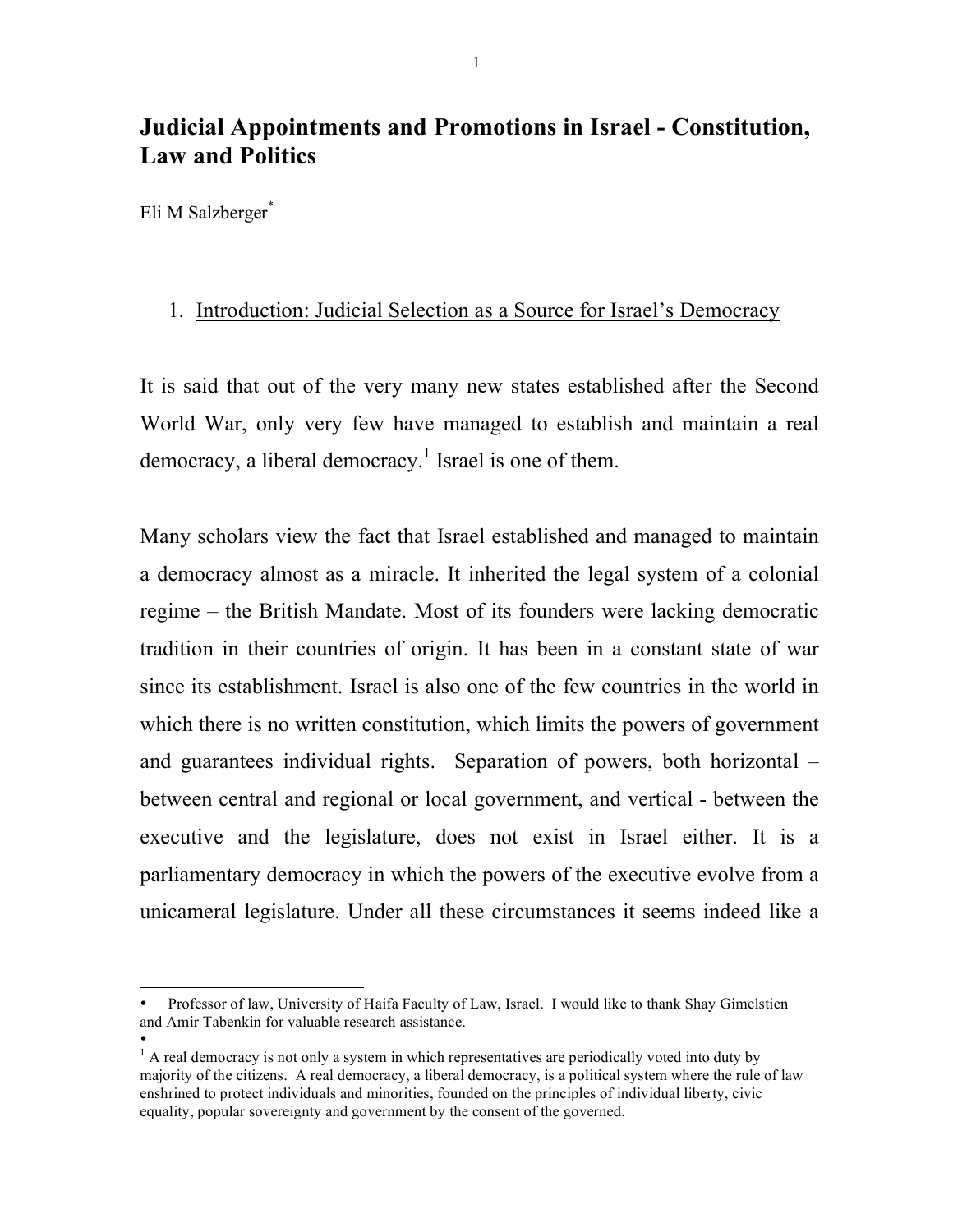miracle that Israelis can be proud of some (though certainly not all) of the unique components of Israeli democracy.

What is the possible explanation for Israel's democratic success? I believe that a key to this enigma lies with the legal institutions in Israel and especially its judiciary. The Supreme Court of Israel, together with other legal institutions, such as the Attorney General and the prosecution agencies, managed to construct important features of Israel's democracy and protect others. The Israeli case indeed proves that an independent judiciary is perhaps the most crucial condition for a successful democratic state, $\frac{2}{3}$  and it is not surprising, therefore, that some scholars prescribing the desirable procedure for the democratization of Iraq hold that the first institution that ought to be established there is an independent judiciary, long before democratic elections are to take place.<sup>3</sup>

The story of the Israeli judiciary and especially its Supreme Court is a fascinating one. Without the protection of a constitution to guarantee its independence, it was through the actual conduct of the judges that the judiciary gradually gained public trust and admiration. This began with decisions in the midst of the 1948 Independence War, invalidating various ministerial orders (including various orders by David Ben Gurion), continued with the construction of a judicial-made bill of right from the early 1950's, and culminated with the tough hand the judges are demonstrating in recent years against irrational and corrupt politicians. In repeated studies from the

 $<sup>2</sup>$  On a similar claim regarding the connections between an independent judiciary and economic success see</sup> Douglas North, Institutions, Institutional Change and Economic Performance (1990).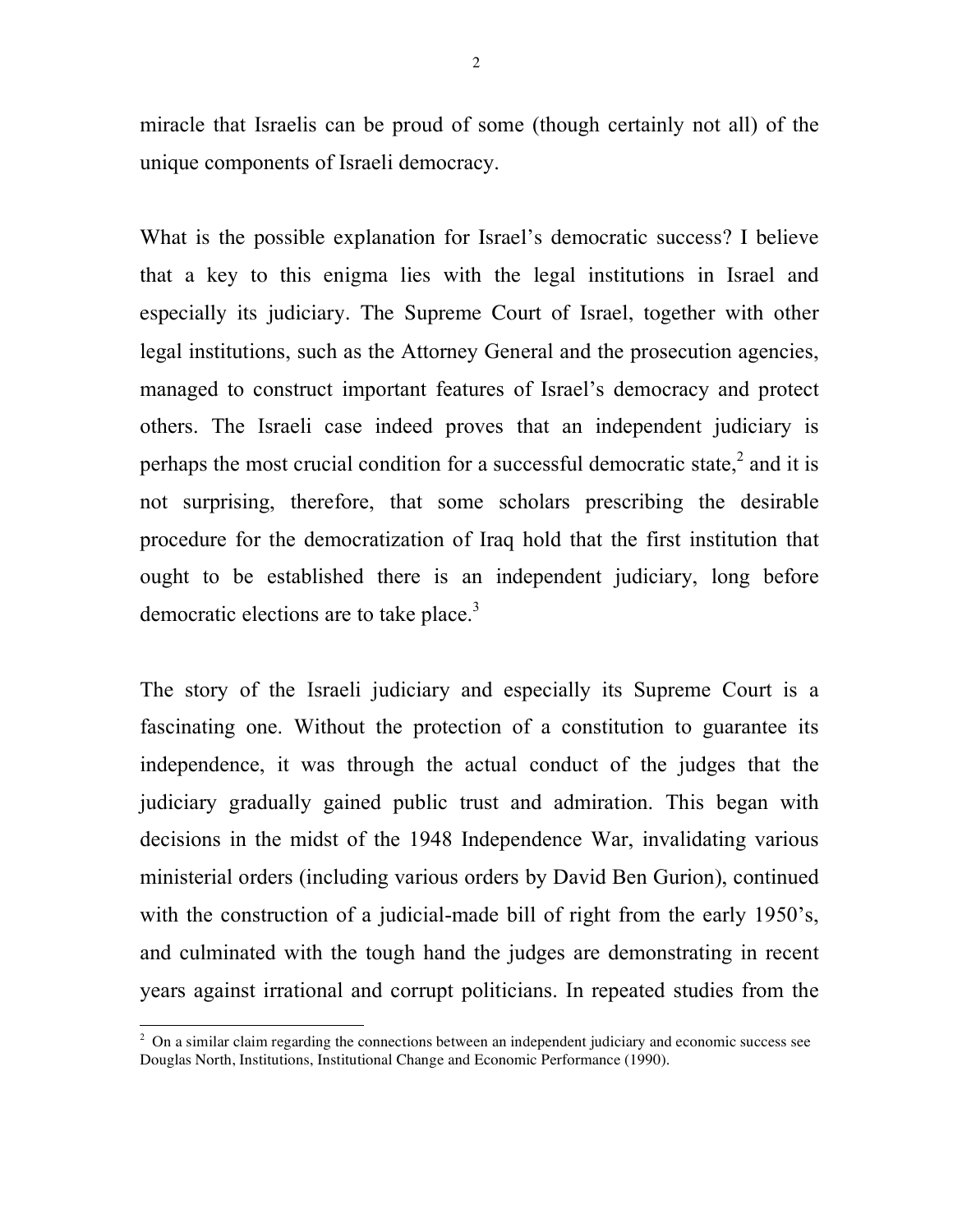1980's onwards, the judicial branch in Israel was ranked second to the army in terms of public appreciation and confidence, whereas the politicians – legislators and government ministers - were ranked in the bottom of the tables. 4

This public esteem enabled the judges to become crucial partners in public decision-making in Israel, to construct a judiciary-made bill of rights and to engage in checking and balancing the decisions of the other branches of government. In the 1950's and up to the 1970's, this was done within the legal formalist jurisprudence and discourse. In the 1980's, and especially since the appointment to the Court of Justice Aharon Barak, and his leadership as the Chief Justice, the Supreme Court shifted from a formalist approach to a non-positivist, value based discourse. In the 1990's Israel went through an era of enhanced legalization, which was apparent in stronger emphases on constitutional norms and discourse, in the increasing strength of legal institutions, and in a greater public sense of the power of litigation.

The law and the courts have become one of the country's most significant political establishments. Above all, the Supreme Court of Israel emerged as the dominant branch of government. It moved center-stage in the collective decision-making process in Israel, affording an unprecedented degree of intervention in the conduct of the other branches of government, and thus attracting ever-greater attention, but also growing criticism, from the Israeli media and public. The quality of the Israeli judiciary and especially its

<sup>&</sup>lt;sup>3</sup> See, for example, Jeffry L. Spears, Sitting on the Dock of the Day: Applying Lessons Learned from the Prosecution of War Criminals and other Bad Actors in Post-Conflict Iraq and Beyond, (2004) *Mil. L. Rev*. 176: 96, p. 171.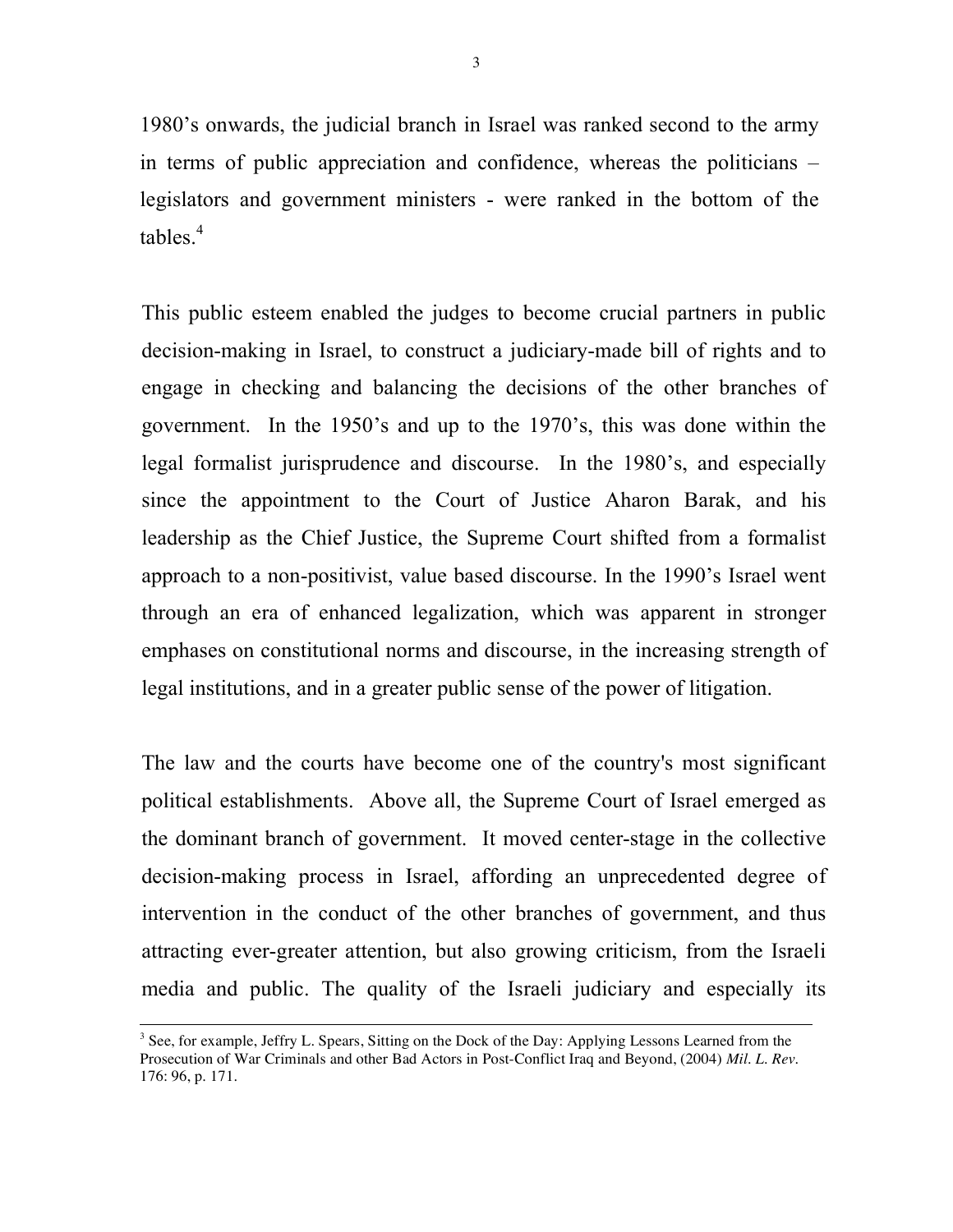Supreme Court was acknowledged recently by Lord Wolf, the Lord Chief Justice of England and Wales, who declared that the Israeli Supreme Court is one of the best courts he is aware of world wide.<sup>5</sup>

How does all this come about? How did the Supreme Court of Israel managed to establish its powers in the first place, without any guarantees of structural constitutional independence?<sup>6</sup> I believe that three main sources for the power of the Israeli Supreme Court, which are connected to each other with mutual causal influences, are the Court's jurisdiction and structure as inherited from the Mandatory regime, the Court's composition during Israel's formative years and the judges' selection procedure set in the early 1950's.

The Supreme Court is the single institution heading the judiciary in Israel. It is the court for appeals in criminal and civil matters, as well as the high court of justice. In the latter capacity the Court hears petitions against all governmental bodies, including various tribunals and courts that are outside the general courts system. Currently, the Court hears more than 10, 000 cases a year sitting in panels of three judges or more. The number of seats in the Court increased from 5 in 1948 to 14 today.

From 1948 for nearly three decades, more than half of the Supreme Court seats, together with the occupancy of other key legal positions, such as senior officials in the Ministry of Justice and the State Comptroller office, were held

<sup>&</sup>lt;sup>4</sup> A recent survey of the confidence of Israelies in state institutions in comparative perspective is Arian, Nahmias, Navot and Shany (2003)<br>
<sup>5</sup> Lord Wolf's Address at the Hebrew University, as reported in Haaretz 5.12.03

 $6$  On structural judicial independence see Salzberger, A Positive Analysis of the Doctrine of Separation of Powers, or: Why Do We Have an Independent Judiciary, *International Review of Law and Economics* (1993) 13: 349, pp. 350-352.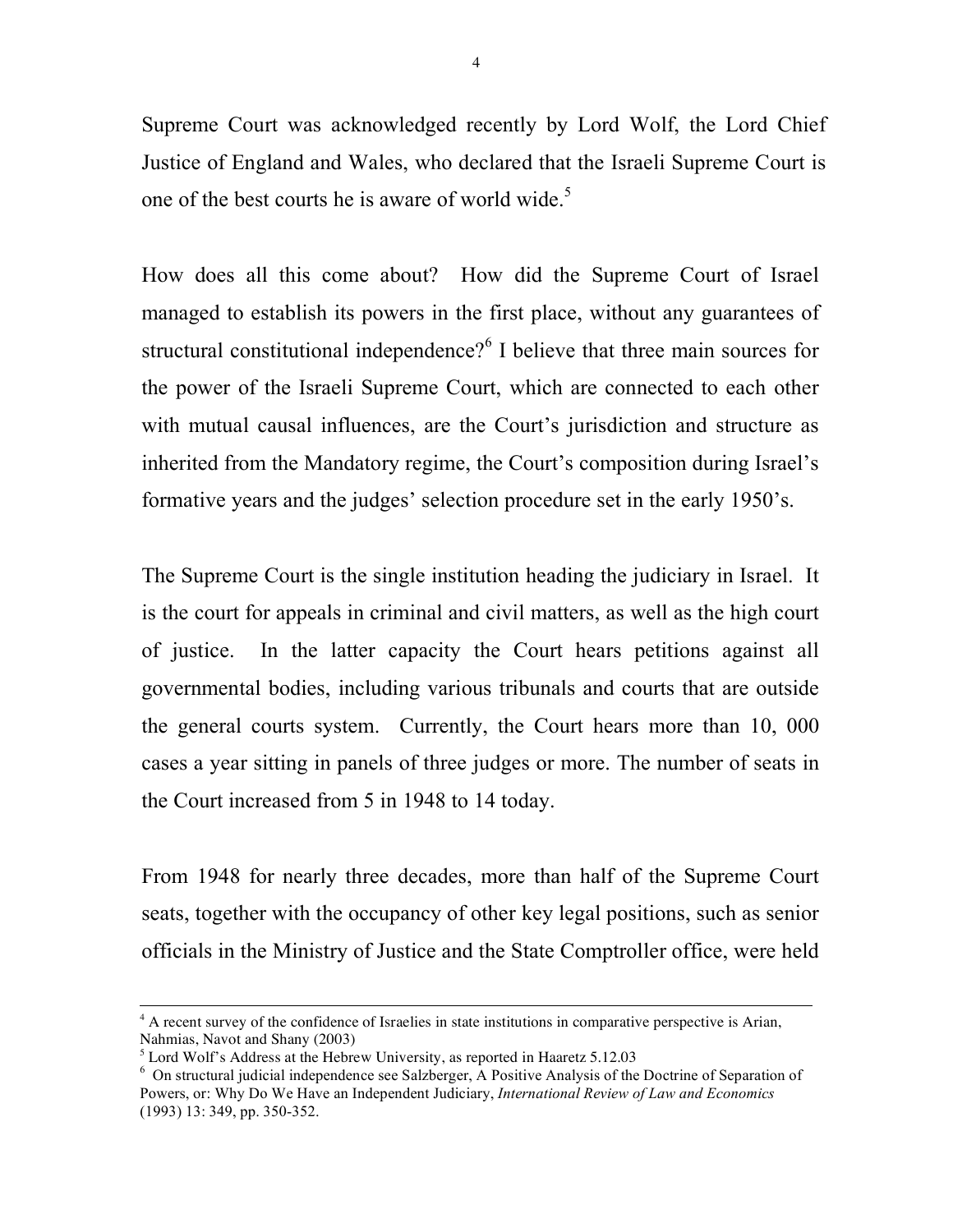by Jewish German Jurists. These jurists formed a pact with the jurists who were educated in the Anglo-American legal system, establishing a unique Israeli liberal tradition. This tradition was very different from the East-European political style, which dominated the other branches of government, a style or governance with distinct anti-liberal elements.<sup>7</sup>

The public trust that these judges gained in the first few years of statehood paved the way to the *Judges Act 1953*, which established the procedure for appointments of judges to all courts in Israel. This system in which the professionals on a judicial appointments commission have the majority vote in the selection of judges enabled Israel to maintain a Supreme Court with a high degree of professionalism, free of party politics, corruption and the like. The public trust in the judiciary brought about further strengthening in the structural independence of judges in *Basic Law: Judicature* enacted in 1984. Thus, the semi-accidental composition of the Court together with the selection procedure of judges enabled an independent and liberal Court, which managed to construct and protect democracy in Israel. However, the growing role of the Court in public decision-making brought about in the last few years increasing attacks from various circles in Israel against the system with specific calls to change the procedure for the appointment and promotion of judges.

In the remainder of this paper I will elaborate on the history of judicial selection in Israel, the results of this procedure and the main contemporary issues under debate.

 $7$  On the "German" presence in the Israeli Supreme Court and its heritage see: Fania Oz-Salzberger and Eli Salzberger, The Hidden German Sources of the Israeli Supreme Court *Tel Aviv University Studies in Law*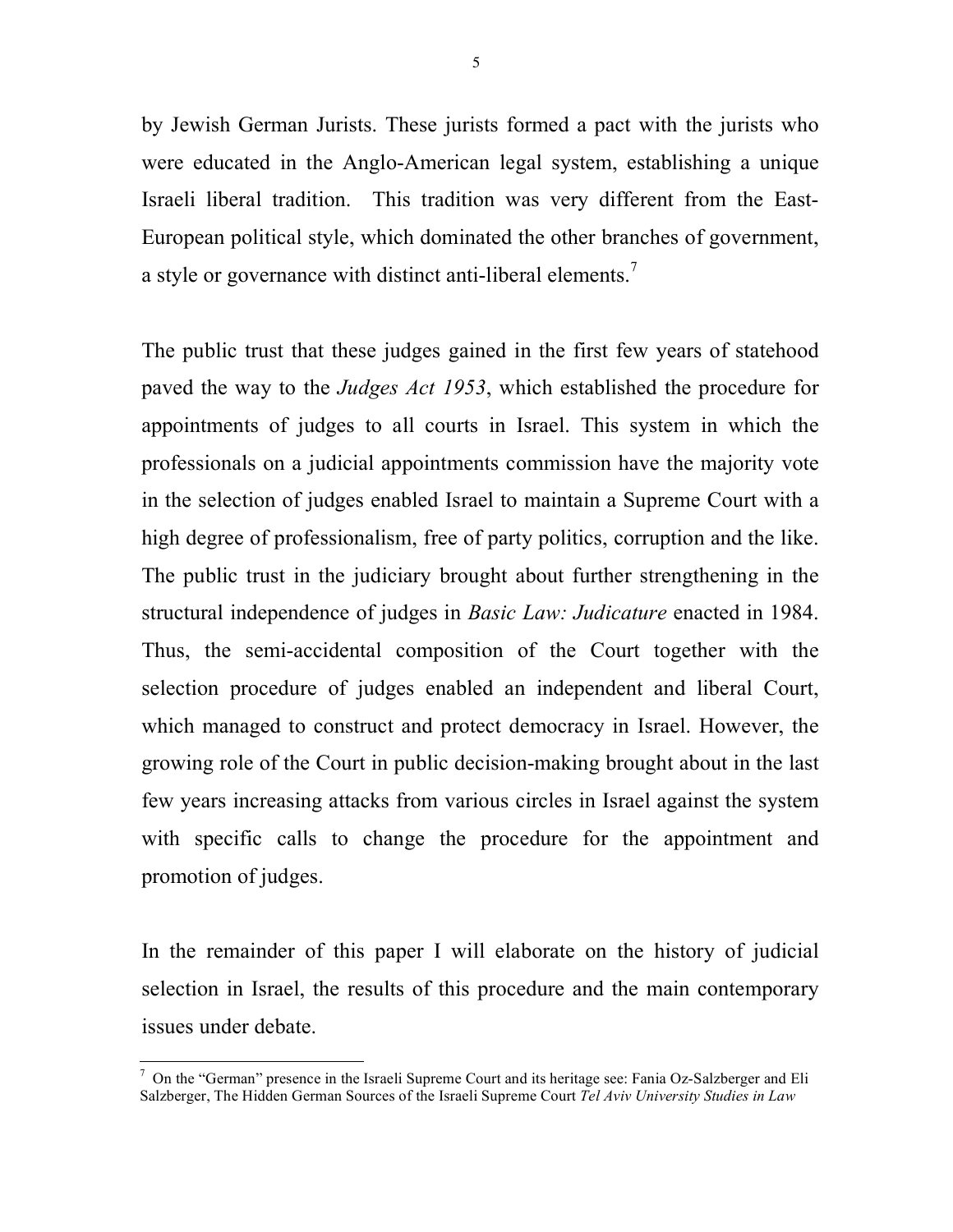#### 2. Historical Survey

The prime objective of the British Mandatory regime (which was established in 1917 after the occupation of Palestine from the hands of the Ottomans) was not to construct a liberal democracy in Palestine, but rather to create a centralized and effective government, which would enable limited autonomy to the local Jewish and Arab populations. These objectives resulted in a compact structure of the judiciary – a three tiered general courts system – comprising peace courts, district courts and a Supreme Court, from which a discretionary right of appeal to the Privy Council in London was granted.<sup>8</sup>

Appointment of all judges was entrusted to the High Commissioner, while the Supreme Court appointees had to be approved in London.<sup>9</sup> Judges were to hold office during His Majesty's pleasure.<sup>10</sup> From the 1930's, however, the High Commissioner formed an informal advisory committee consisting of representatives of the Bar and presiding judges, to assist him in judicial selection, and from 1943 the members of this committee were appointed by the Chief Justice. Jewish and Arab professionals, non-political figures were appointed to the peace and district courts (by 1948 nine out of twenty district courts judges and thirteen out of forty one peace court judges were Jewish), but the nine-members' Supreme Court was manned mainly by British judges with a representation of one Jew and one Arab. For this reason the Supreme

 $\overline{a}$ 

<sup>(2000)</sup> 15: 79.

<sup>8</sup> The Mandatory structure of government was regulated by the *Palestine order in Council 1922*, which can be regarded as the constitutional norm during the rule of the British from 1917 to 1948.<br><sup>9</sup> This was regulated first by Section 14 of the *Palestine Order in Council 1922*, which referred to all

appointments in the civil service and later, specifically to judicial selection in the *Courts Ordinance* 1940.<br><sup>10</sup> Section 15 of the *Palestine Order in Council 1922*.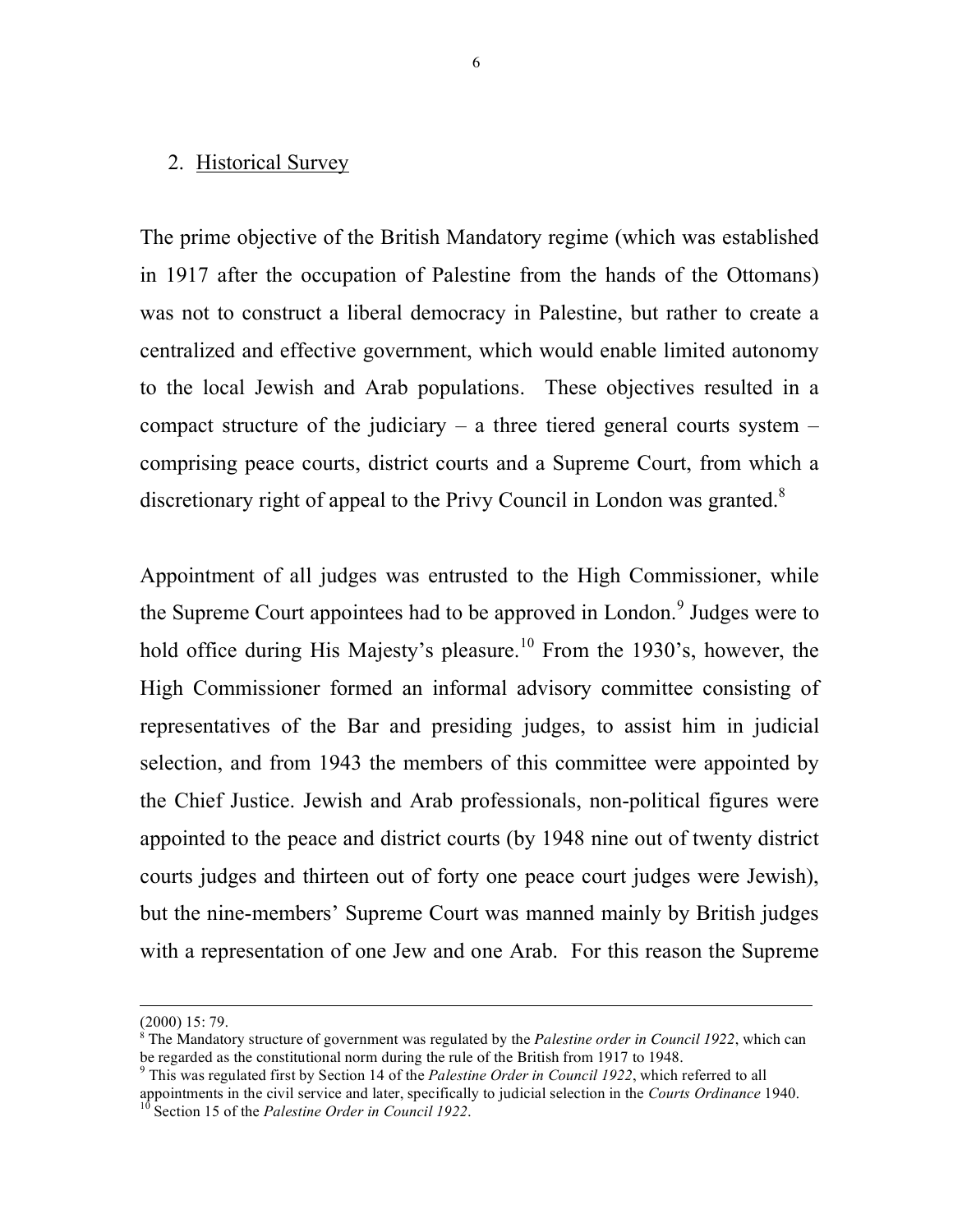Court also gained the powers of a high court of justice. All petitions against the government or applications for judicial review were under the exclusive jurisdiction of the Supreme Court.<sup>11</sup>

The purpose of this centralized public law enforcement system was to keep the judicial review of government within the hands of the Mandatory regime, or out of the hands of the local judges, but when the State of Israel was established in 1948 and the structure of the courts was maintained, $12$  this feature became one of the sources for the unprecedented emerging power of the Supreme Court. In principle this is still the situation today, which is a source for pride by many Israeli scholars - every person with a grievance against the government can petition directly to the Supreme Court and does not even have to be represented.<sup>13</sup> For similar reasons the Mandatory regime did not introduce the jury system to the Palestine judicial system. All trials, criminal and civil, were heard and decided by professional judges only. This feature was also inherited by the Israeli legal system, and it is another source for the contemporary powers of the Israeli judiciary, when compared to equivalent institutions around the world.

<sup>13</sup> To this institutional feature one should also add the substantive component. The Supreme Court, sitting as a High Court of Justice, has the competence to "deal with matters in which it deems necessary to grant relief in the interests of justice and which are not within the jurisdiction of any other court or tribunal" (section 15 of *Basic Law: Judicature*, previously section 7 of the *Courts Act* 1957). The intention of the Israeli legislature was to keep the Mandatory jurisdiction of the High Court of Justice which was regulated in the section 43 of the Palestine Order in Council and section 7 of the Courts Ordinance 1940. which read "The Supreme Court, sitting as a High Court of Justice, shall have jurisdiction to hear and determine such matters as are not causes or trials, but petitions or applications not within the jurisdiction of any other court and necessary to be decided for the administration of justice" . However, in the course of translation the

<sup>&</sup>lt;sup>11</sup> Section 43 of the *Palestine Order in Council 1922*.<br><sup>12</sup> The first statute enacted by the new Israeli legislature was *Law and Administration Ordinance 1948*. The law provides for the principle of continuity of the Mandatory law and institutions. Section 17 deals specifically with the judicial system.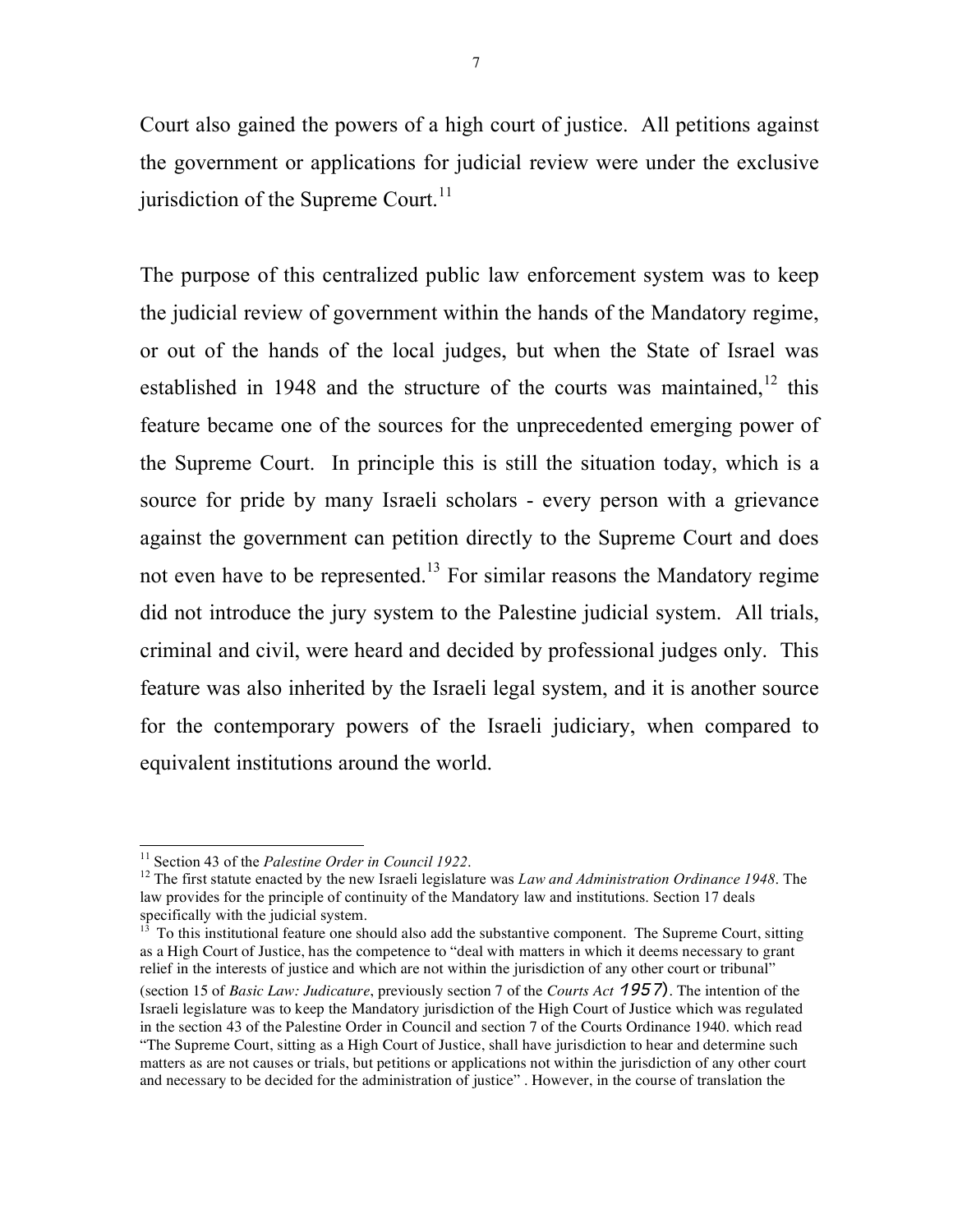Preparations for an independent state had already begun a couple of years before the end of the British Mandate and were accelerated after the UN Partition resolution of November 1947. A special body called the People's Assembly was formed, comprising 37 representatives of various organizations and political parties. This body appointed a committee to deal with the legal structure and institutions of the future state. With regard to the courts, it was decided to maintain the general structure of the three tiered general courts system, and to leave the conduct and composition of the peace and district courts intact.

8

The Supreme Court was a slightly different story. First, there was a controversy as to it place of seat. Jerusalem was under siege and there were proposals to establish the new Supreme Court in Tel Aviv. More importantly, since most of the Mandatory Supreme Court judges were British, the composition of the Court was an issue to be deliberated. A solution according to which the British judges would be invited to sit in the Court, as was, for example, the situation in independent Kenya or India was rejected. $14$ 

Formally, the first Law to be enacted after the *Declaration of the Establishment of the State of Israel* by the Provisional Council (the same People Assembly which declared itself as a provisional legislature) was the *Law and Administration Ordinance*, which declared the continuity of law and institutions and transferred all powers of the High Commissioner to the

 $\overline{a}$ 

<sup>&</sup>quot;administration of justice" turned to the broader concept of "interests of justice" which is the formal foundations for the Court's very broad perception of its jurisdiction and for judicial activism in Israel.  $14$  On India see George H. Gadbois, Jr, The Selection and of Indian Supreme Court Judges (in this book)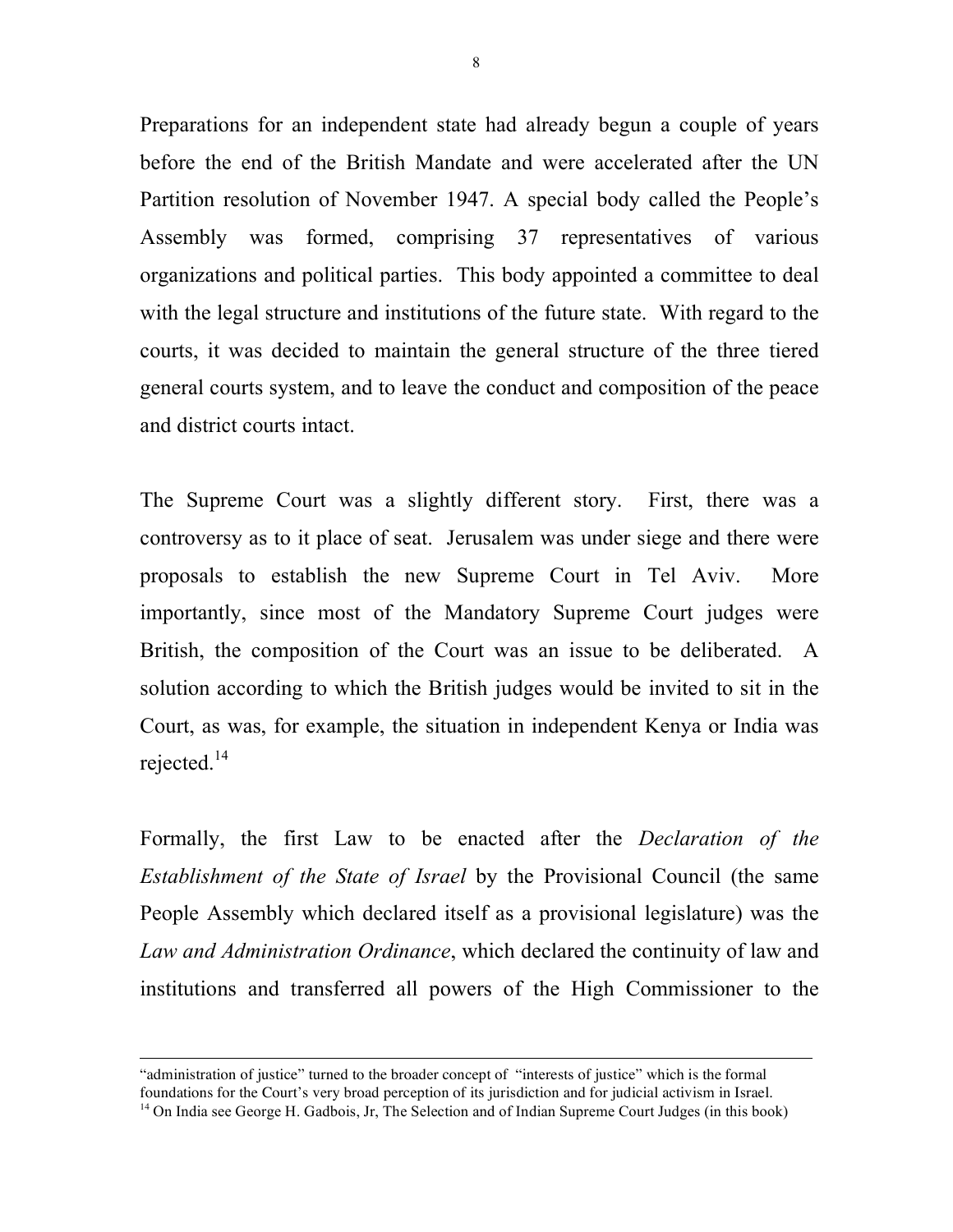Provisional Government.<sup>15</sup> This included the power to appoint judges. However, the government declared that because of the great importance of the composition of the Supreme Court, its judges should be appointed by the Provisional Council upon nomination by the Minister of Justice. In other words, the government delegated to Parliament the competence to appoint judges, maintaining its powers to nominate the candidates. This was the appointment procedure until the enactment of the *Judges Law* in 1953.

The initial composition of the Supreme Court, which, as I argued earlier, is largely responsible for Israel's success as a democratic state, was almost an historical accident. With the establishment of the state of Israel, the first Minister of Justice became Felix Rosenblüth (Hebraicized to Pinhas Rosen**)**, born and educated in Germany before and during the Weimar era, a rather untypical background for the political map of those days. Rosen formed an inner circle in the spring and summer of 1948 to establish the Israeli ministry of Justice, which included several Yekkes (the nick name for this small population of German speaking Jews, immigrated to Palestine in the Thirties with the rise of Nazism).

His most important impact was hi proposals to appoint Moshe Smoira as the first President of the Israeli Supreme Court. In an interview after his retirement, Rosen openly admitted that he preferred "Yekkes" in the legal establishment because they were honest and law-abiding.<sup>16</sup> This statement can be understood not only as a praise for the German Jewish immigrants, but also as an insinuation of Rosen's view of the morality of the leaders of Israel's

<sup>&</sup>lt;sup>15</sup> Law and Administration Ordinance 1948, section 14, The continuity of law is regulated in section 11.<br><sup>16</sup> Shlomo Erel, *The Yekkim – Fifty Years of German-speaking immigration to Israel* (1985 – in Hebrew), p.

<sup>187</sup>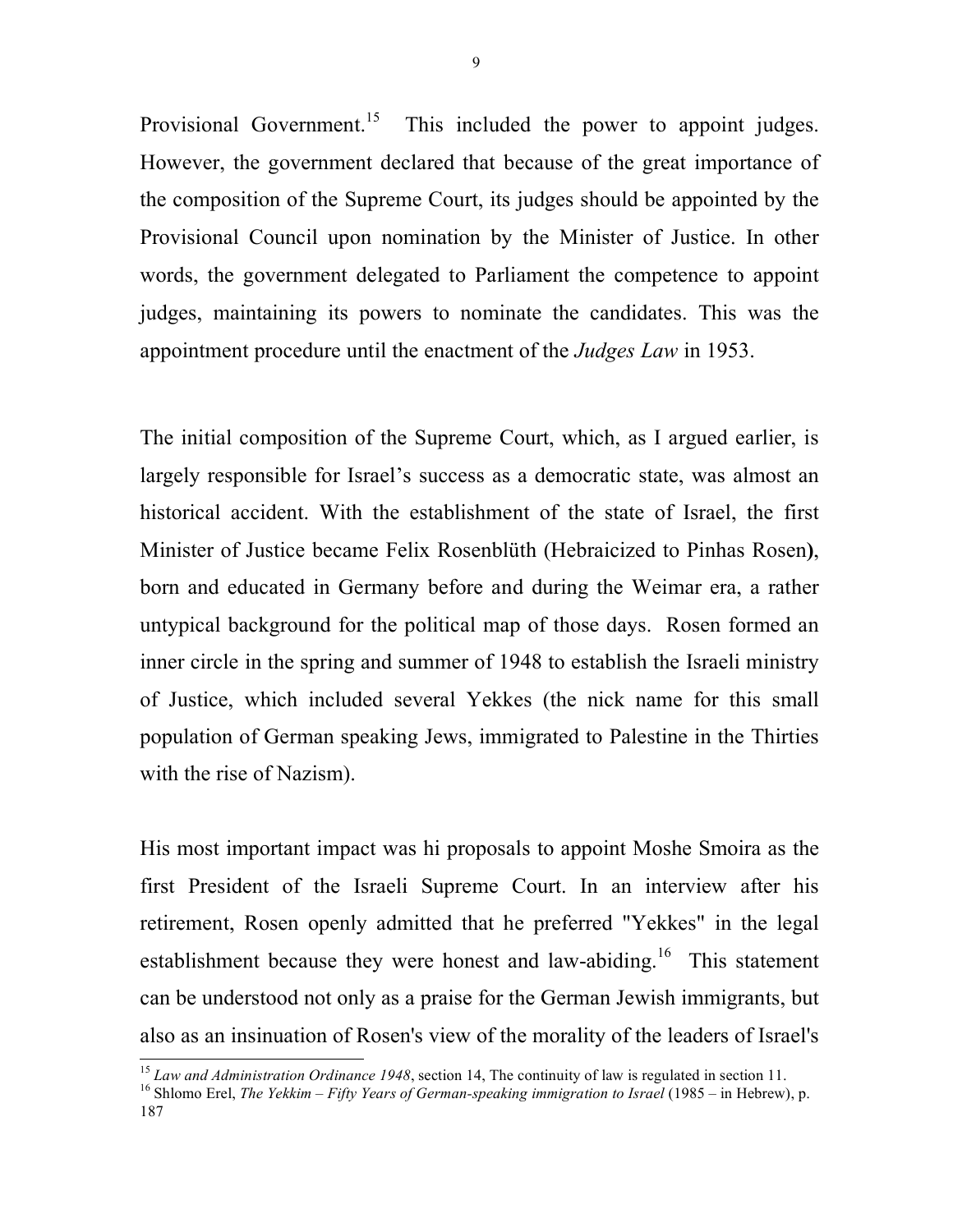other branches of government, most of whom were born east of the river Oder.

The persistent German presence at the Supreme Court, which amounts to nearly 50 percent of its judges in the first three decades of the state of Israel, was largely due to Smoira's appointment by Rosen. Among the first five judges of the Court, two were graduates of Anglo-American universities (Olshan and Heshin); two judges were graduates of Austrian or German universities (Smoira and Donkenblum), and the fifth judge (Assaf) was not a jurist but a Rabbi. This first composition reflects also a political balance of powers. The five judges were not politicians but each represented a connection with the main political forces comprising the government – Smoira and Olshan to Mappai (the Labor movement), Donkenblum to the Liberals, Assaf – an ultra orthodox Jew – to the religious parties, and Heshin – was a district court judge during the Mandate and represented continuity. Gad Froomkin, the only Jewish representative in the Mandatory Supreme Court, was not appointed because he was seen to be too closely identified with the British rule.

This composition did not include any representatives of the left (the Communists and Mapam) nor of the right (the Revisionist movement). However, this fact did not prevent an overwhelming majority of the Provisional Council from approving of the composition (by a secret ballot). Criticism was expressed that in order to enable a real selection process a greater number of candidates should be brought so that the legislature would be able to choose from, and that the suggested composition did not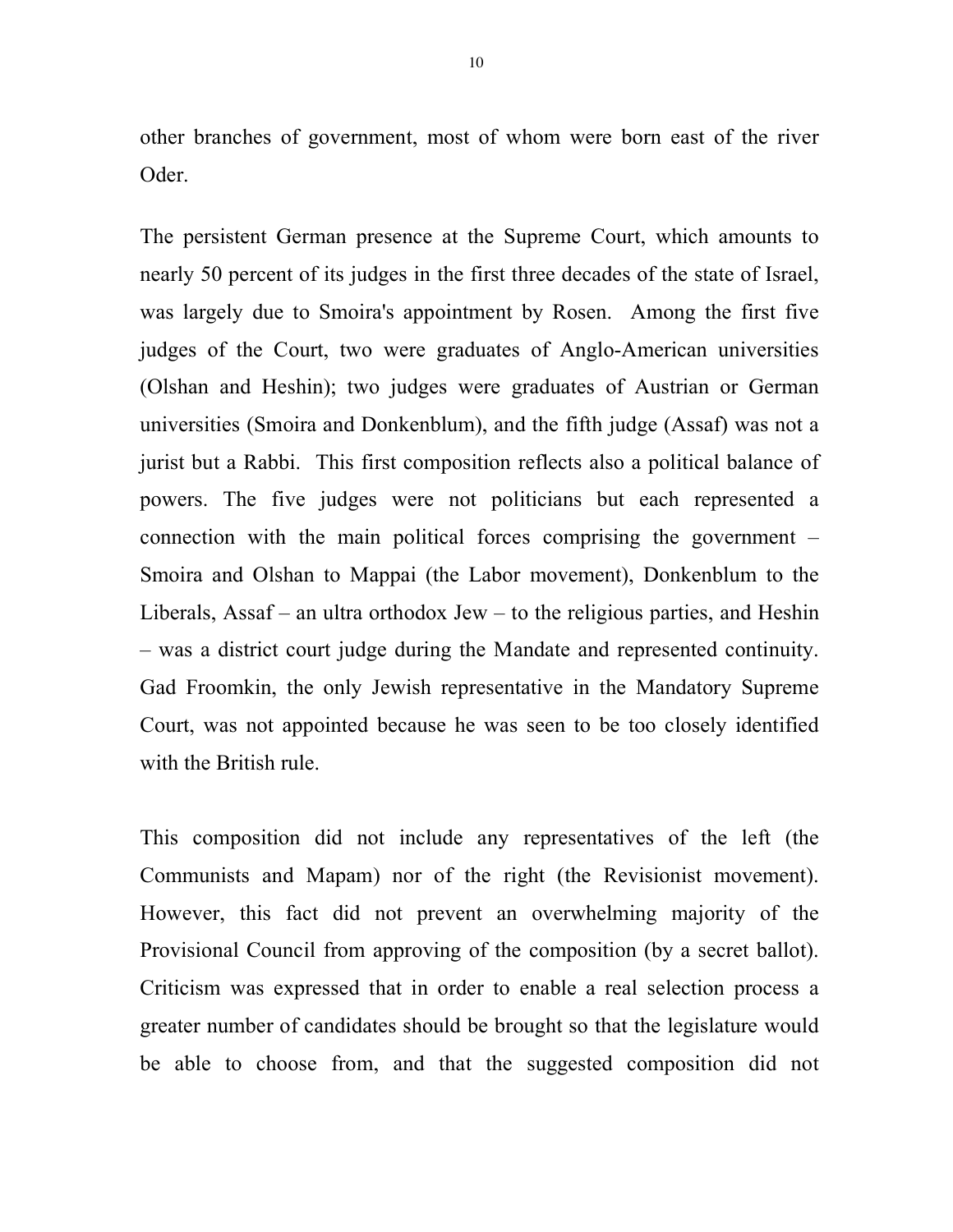sufficiently reflect the "workers culture" of the emerging state, but there were no objections to any of the individual names.<sup>17</sup>

This balance between the Anglo-American and the Continental-German schools was maintained in the first two additions to the Court - Agranat, who was born in Louisville, Kentucky and graduated from the university of Chicago, and Silberg, Lithuanian by birth and a graduate of the universities of Marburg and Frankfurt - and indeed this reflects also the appointment of further judges after the enactment of the *Judges Act* in 1953. It is difficult to see such continued equilibrium as merely accidental. All in all, among the first 25 judges appointed to the Supreme Court between 1948 and 1979 36% were German natives. The legal education of 36% of the 25 first judges was obtained in German universities (this figure overlaps with, but is not parallel to, the 36% German natives), while only 28% obtained their education in English or American universities, 12% in East Europe and 20% in Palestine-Israel.

Israel is said to have a mixed legal system. Although it inherited The British law, many statutes in important areas of law, mainly private law, enacted since the establishment of the state adopted Civil Law doctrines. This was a direct consequence of the Yekkes' presence in the Ministry of Justice and in the Supreme Court. American influence, mainly in the area of constitutional law, can also characterize the Israeli substantive legal arrangements. The western legal world is usually divided between the Anglo-American legal systems and the European-Continental ones, but it seems that the more

<sup>&</sup>lt;sup>17</sup> On the parliamentary debate see Rubinstein, Shoftei Ertertz (The Judges of the Land- in Hebrew) (1980), pp. 66-68,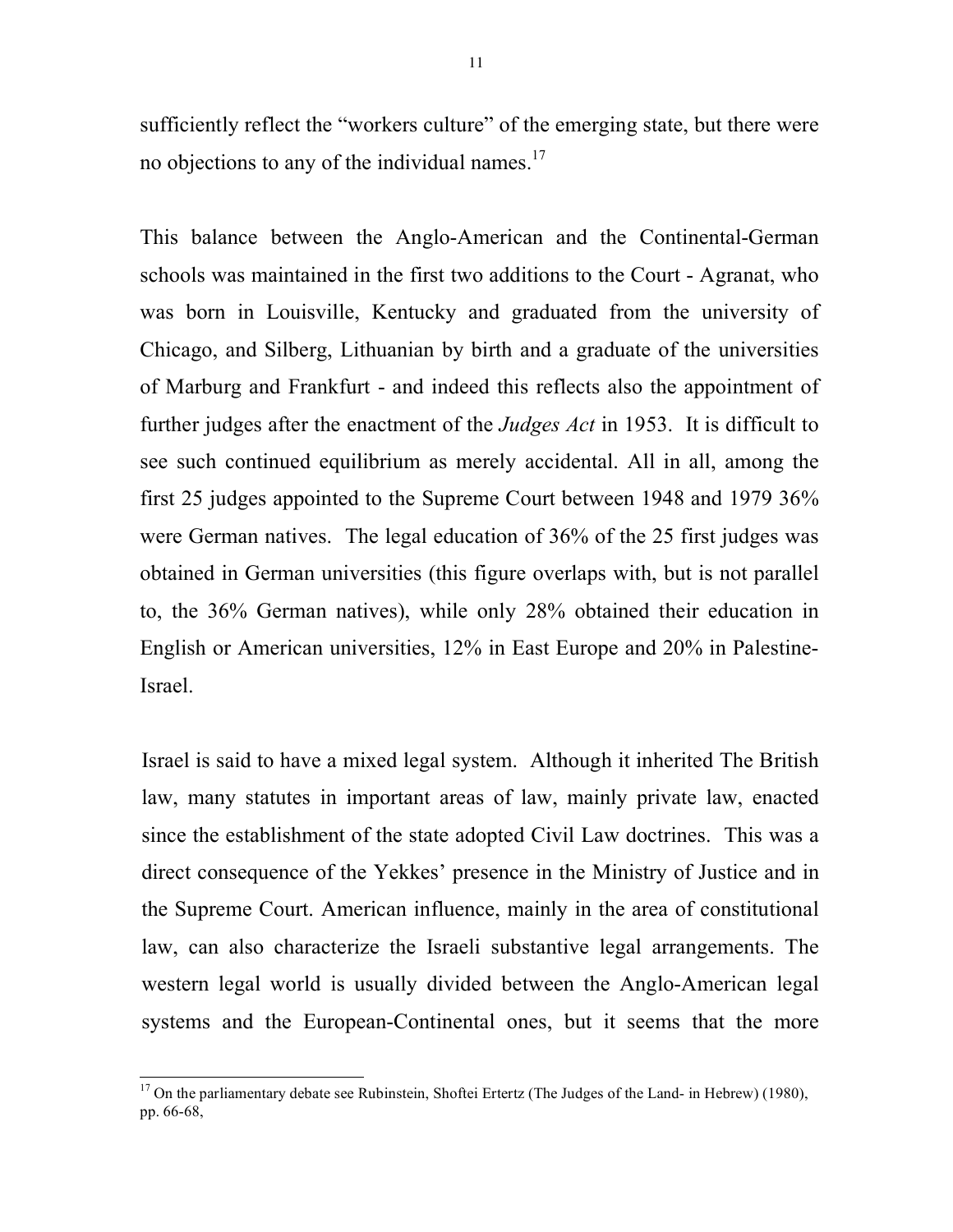important distinction that emerges from this research is not the Common law versus Continental law. It is a distinction between the liberal tradition, both Central-European and Anglo-American, and a very different, East-European political style. which the judges observed in the other governmental institutions, a style which had distinct anti-liberal elements. This pact between the '"Yekkes" and the Anglo-Americans is one of the major contributions to the development of an independent judicial brunch of government, with a style of government which differed substantially from those of the other branches of government in Israel. The dramatic success of this style of government, which in the last decade has begun to exercise significant power over the other branches, is yet to be explained. .

The government initiated the Judges Act already in 1951, but it did not pass the third reading until 1953. The law increased the structural independence of the judiciary by holding that judges would have tenure until the mandatory retirement age of 70, and that their wages could not be decreased separately.<sup>18</sup> But the most significant component of this law was a new procedure for the appointment and promotion of judges. In an interesting move the government and the Knesset gave up their powers to appoint judges and the law established a committee to perform this task, while giving the formal appointing power to the President of the State. Originally the composition of the committee was supposed to include 2 Supreme Court judges, the Attorney General, the Dean of the Hebrew University Law Faculty (which was then the only law school in Israel), 2 government ministers, 2 parliament members and a representative of the Bar (then – the Legal Council). The composition that was approved in the final version

<sup>18</sup> section 15-21 of *the Judges Act <sup>1953</sup>*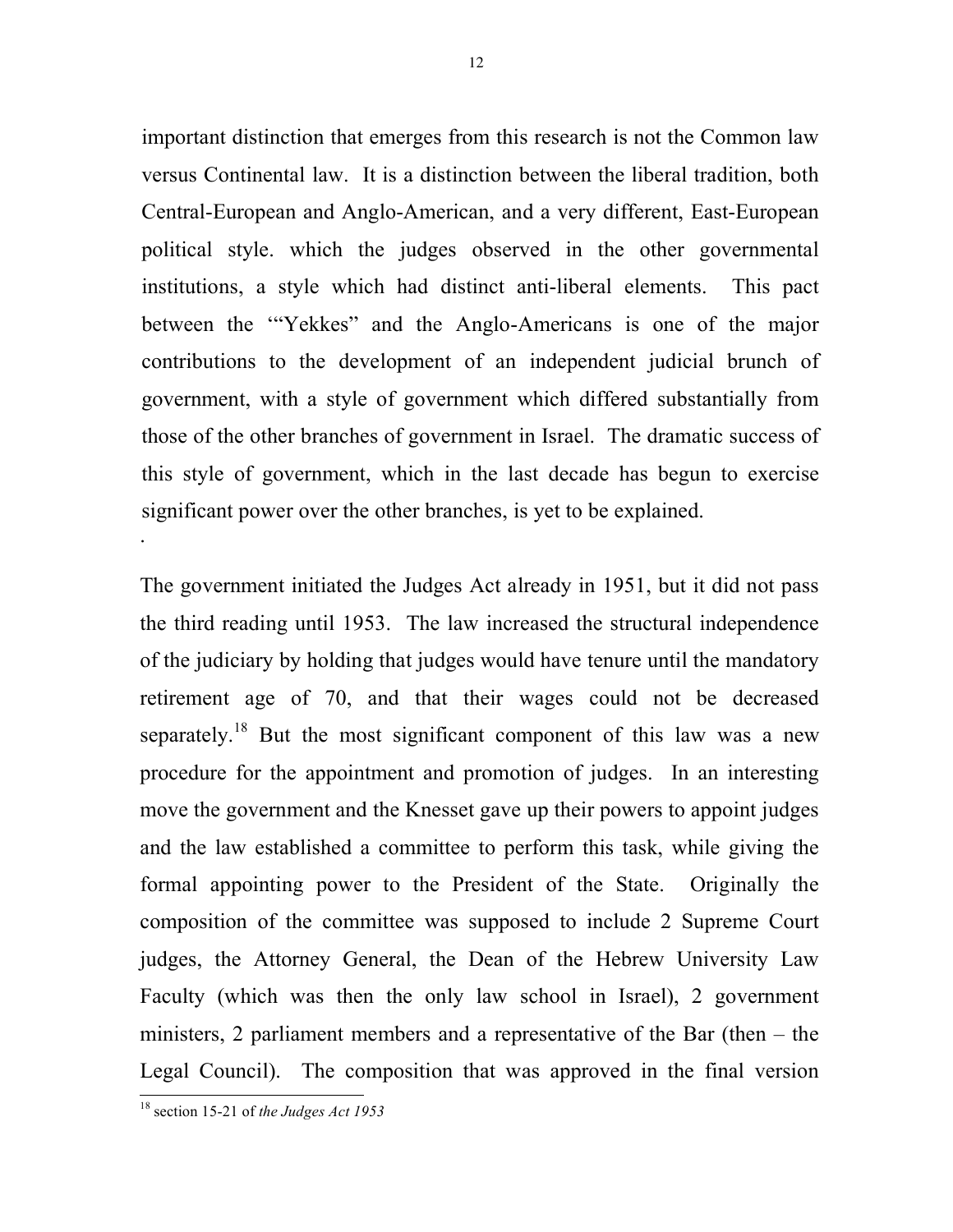included 3 Supreme Court judges, 2 representatives of the Bar, 2 cabinet ministers and 2 Knesset members, without the academic representative and the Attorney General. This change was significant as it guaranteed a majority of 5 to 4 for non-politicians (the judges and the Bar members) and it gave the 3 Supreme Court judges an advantage being the largest group in the committee. As a balancing measure the Minister of Justice (one of the two ministers in the committee) was to preside over this committee.

Opposition to the motion was voiced by the left – the Communists and Mapam, who argued that the power to appoint judges should be left to the Knesset, so that the politics of appointing judges will be clear and transparent to the public. However, eventually the law passed by a big majority.<sup>19</sup>

The system of appointing and promoting judges that was adopted in 1953 is still in force today. In 1984 the Knesset replaced the *Judges Act* by *Basic Law: Judicature*, which retained the procedure for the selection of judges, but upgraded its normative status to a basic law, to be part of Israel's Constitution. In addition, small changes in the wording of the article strengthened the status of the selection committee as the final decisionmaking body regarding the appointment and promotion of judges and reinforcing the fact that the role of the President of the state is purely a formal one.

In 1984, therefore, the Knesset reaffirmed the system and increased the structural independence of the judiciary, at the same time as reaffirming the

<sup>&</sup>lt;sup>19</sup> The debate is transcribed in Divrei Haknesstet (the official Gazette) 9: 423-443, 2431-2450.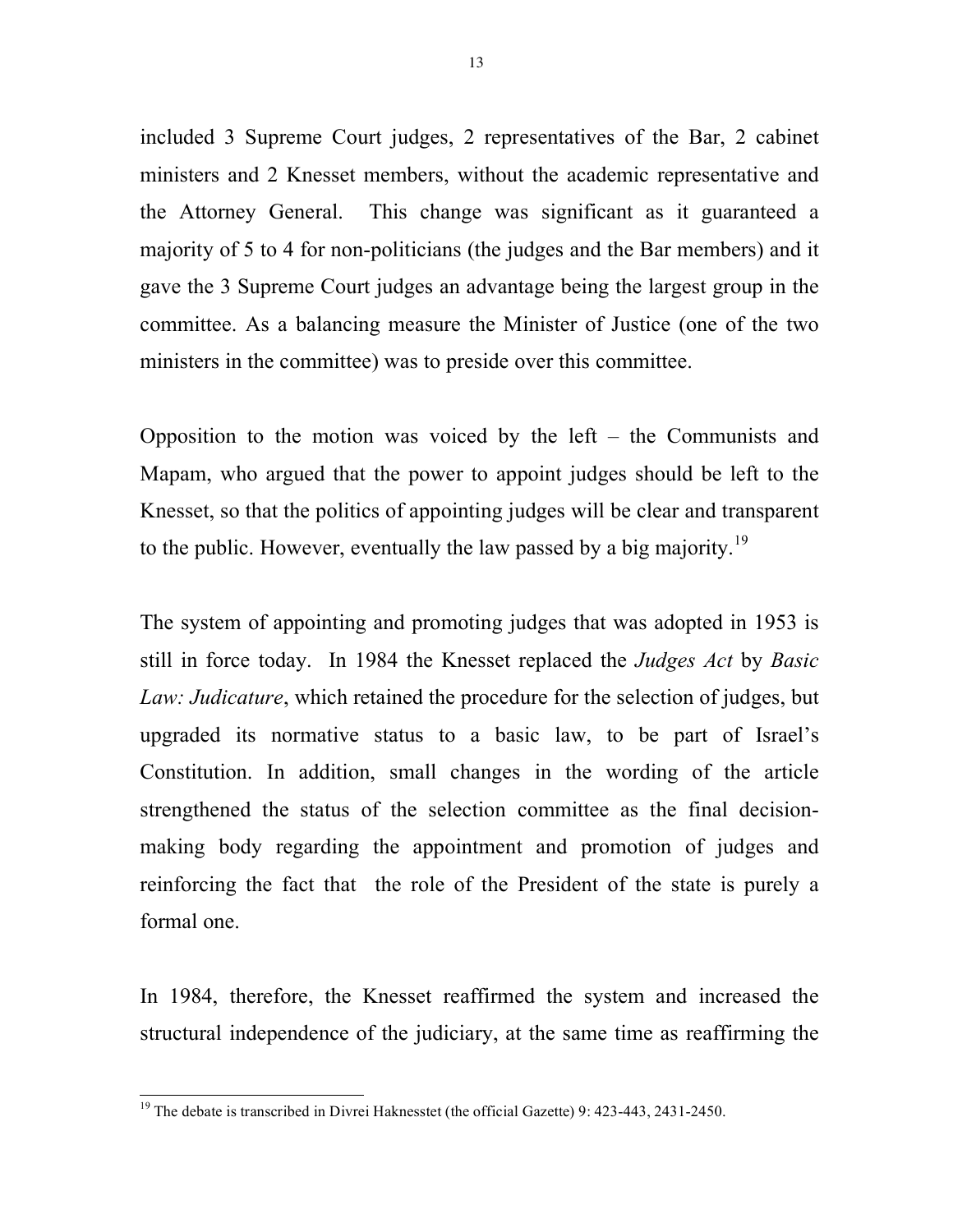jurisdiction of the Court or its substantive powers.<sup>20</sup> Although currently the process for changing basic laws is formally as easy as changes to regular legislation, i.e. by a majority vote in the Knesset, informally the Knesset is more cautious in amending basic laws than amending regular legislation, and in the future the amalgamation of the basic laws into a coherent constitution will remove the possibility of changing the selection procedure by simple majority. Hence, the 1984 law can be seen as an increase in the structural independence of the judiciary.

### 3. Analysis of the Judicial Selection Process in Israel

The basic framework of judicial selection for the general courts system in Israel has been in practice for more than 50 years now. Its most important component is the judicial appointments and promotions statutory committee. The nine members committee represents the three branches of government plus the legal profession. Politicians - 2 parliament members elected by the Knesset, traditionally one from the opposition, and two government ministers one of whom is the Minister of Justice, the chair of the committee - have an important input, but the majority of members are professionals - 2 Bar members, elected by the Council of the Bar for three years, and 3 Supreme Court justices, the President of the Court and two judges elected by all the Court's members for a period of three years. The Supreme Court judges are the biggest block.<sup>21</sup> The general success of this system led to the adoption of

 $20$  Supra note 13. Despite the fact that by 1980 the Supreme Court had already a record of an activist court, especially as a High Court of Justice (e.g allowing applications from of Palestinians from the territories occupied by Israel in 1967, and invalidating a law of the Knesset on the grounds that it violates an entrenched article in a basic law), the Knesset has not changed its jurisdiction, and by encoring the jurisdiction in a basic law it, in fact, increased the power of the Court.<br><sup>21</sup> One can argue that the Bar members are also politicians of sort. Indeed sometimes the candidates for

elected positions in the Bar ran on political tickets, or with some association with political parties.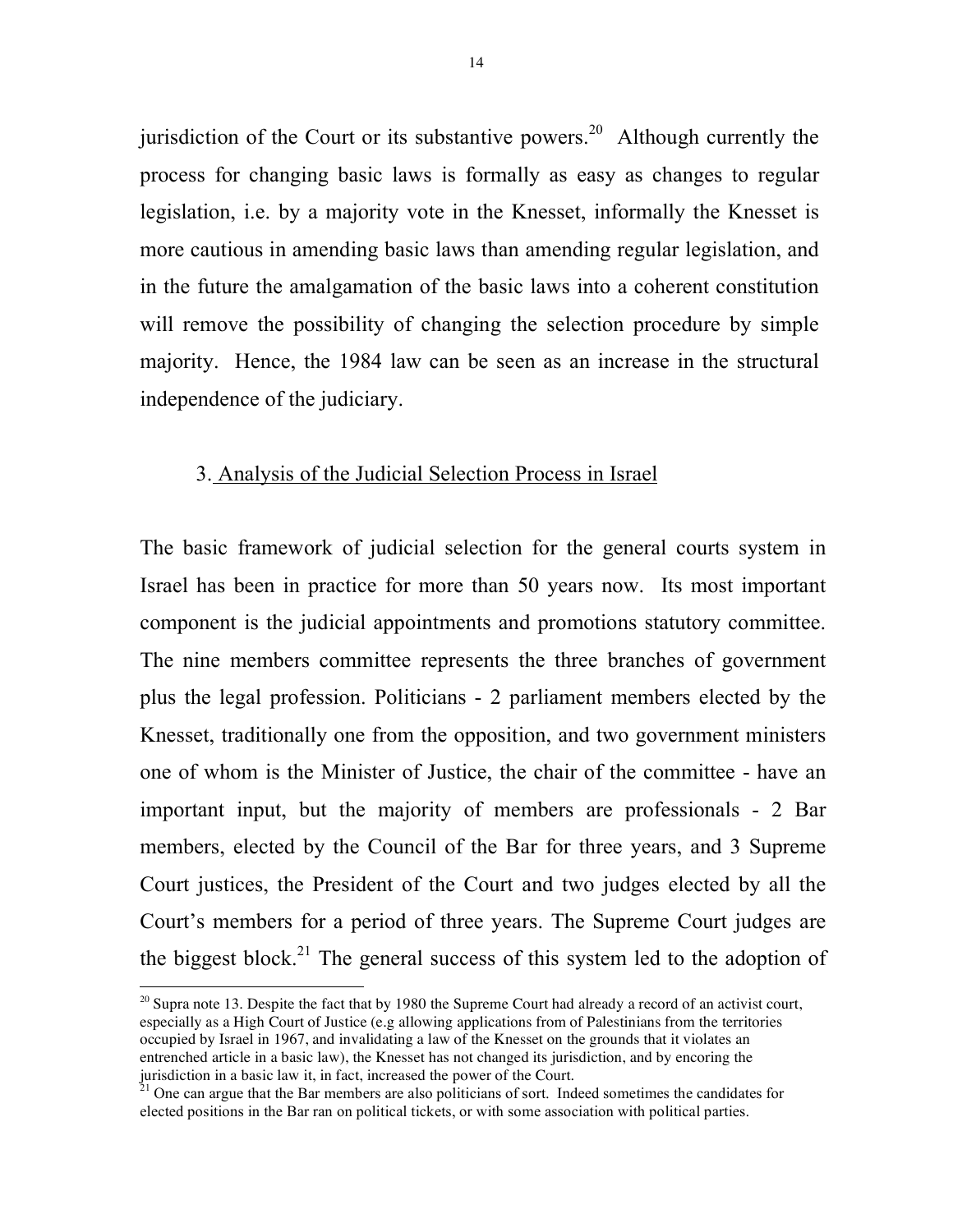its principles in relation to other specialized courts, such as labor courts, military courts and even religious courts, each with the necessary variations.<sup>22</sup>

Candidates for judicial positions can be practicing lawyers or legal academics with a minimum period of experience (5 years to the peace court, 7 years to the district court and 10 years to the Supreme Court) prior to the nomination.<sup>23</sup> The law also allows a "significant jurist" to be a nominee to the Supreme Court, provided that he or she gains the support of three quarters of the selection committee members. In practice, most peace courts' judges are selected from among private and public practitioners (mainly prosecutors). Most district courts' judges are either peace courts judges who gain promotion, or senior prosecutors and other state legal office holders who are nominated directly to the district court. The Supreme Court judges are either district court judges who gain promotion, or very senior state legal officers, such as the Attorney General or State Attorney, or, occasionally, senior academics. 24

Nominations for the committee's consideration can be made by the Minister of Justice, The President of the Supreme Court and any three members of the committee.<sup>25</sup> In practice, this requirement means that in most cases the

 $\overline{a}$ 

However, as lawyers are the direct clients of courts and judges, usually the professional considerations in this committee outweigh the political ones

 $22$  For example, for selection of judges to the labor courts one of the ministers in the committee is the Minister for Labor and Welfare (*Labor Courts Act 1969*, section 4). The composition of the selection committees to the military courts and the various religious courts are regulated in the respective acts of legislation dealing with these courts' competence and institutional set up. <sup>23</sup> Section <sup>2</sup> of the *Courts Act [Consolidated Version] <sup>1984</sup>*.

 $24$  The current president of the Court – Aharon Barak, for example, was a law professor who was appointed in 1975 as the Attorney General, and subsequently was appointed to the Supreme Court in 1979. Itzhak Zamir did the same route. Two other law professors were appointed directly to the Supreme Court – Menachem Elon and Itzhak Engelrad.

<sup>&</sup>lt;sup>25</sup> Section 7 of *the Courts Act [Consolidated Version]* 1984.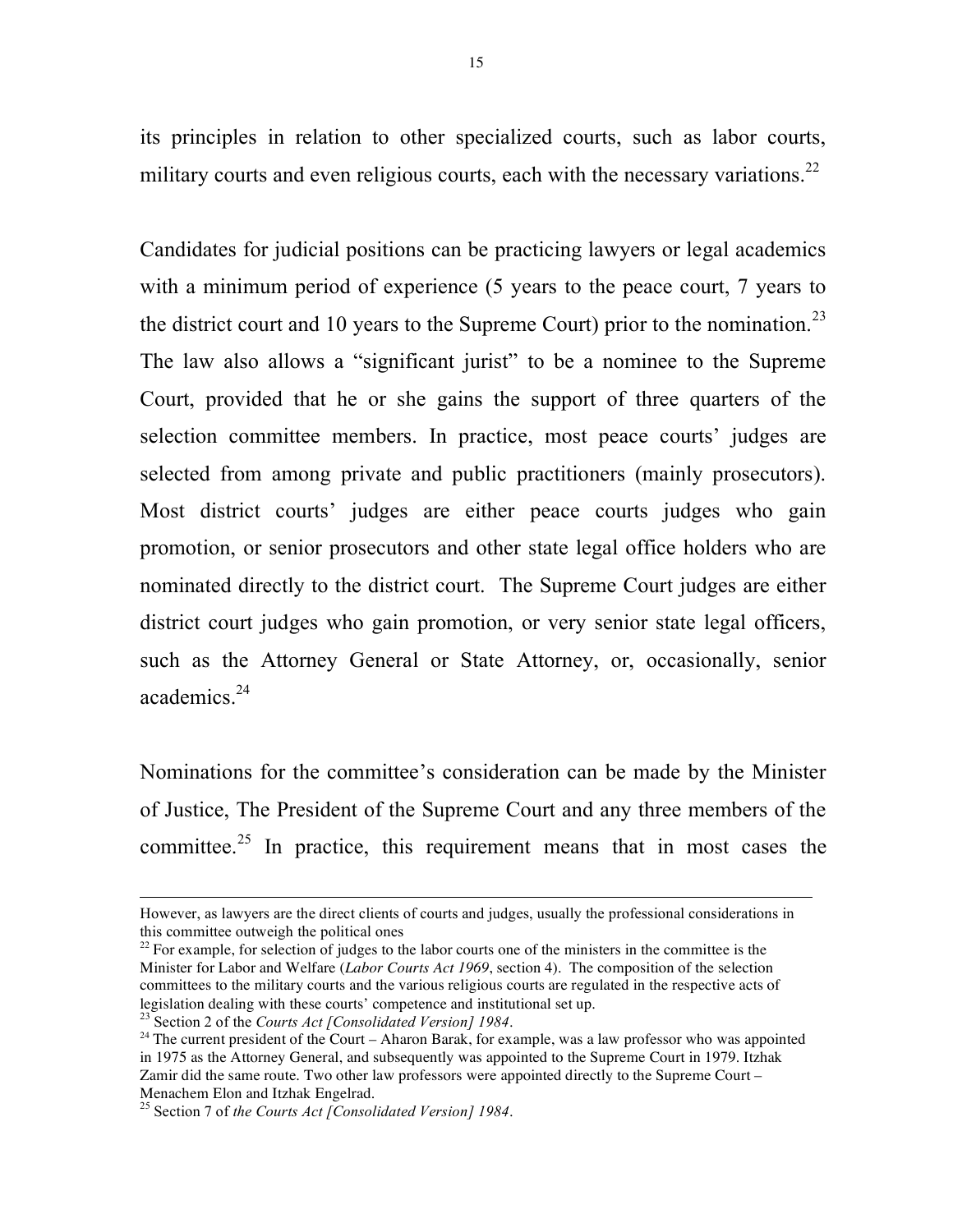nominees are agreed upon by the Minister and the President of the Court. The committee also elects the President of the Supreme Court when this position becomes vacant (with the retirement of the President at the age of 70). Traditionally the most senior judge in the Court is automatically elected to be the President.

The balance between professionals and politicians in the selection committee brought about several interesting features, which can characterize the actual composition of the Israeli courts and especially that of the Supreme Court.

From the early days of the committee's work, it was the politicians who pushed for a more representative Court. The religious parties in the Knesset demanded a seat be reserved for an orthodox judge. David Ben Gurion wanted a judge from a Spharadic background. He initially expressed this wish already in the early Fifties, and repeated it more vocally following the 1959 riots in Wadi Salib, Haifa. Menachem Begin, shortly after he was elected to the Prime Minister's office in 1977, expressed a desire to see to an Arab judge on the Supreme Court Bench. The judges in the committee who almost always voted en block after consultation with their fellow Supreme Court judges were generous in appointing Spharadic, orthodox and Arab judges to the lower courts, but insisted that appointment to the Supreme Court should be based only on merit.

Eventually, a seat for a religious judge was reserved on the Supreme Court's bench. The first composition of the Court even included a Rabbai who was not a jurist, but after Rabbai Assaf passed away an orthodox Jurist was appointed to the bench (Moshe Silberg) and unofficially at least one seat for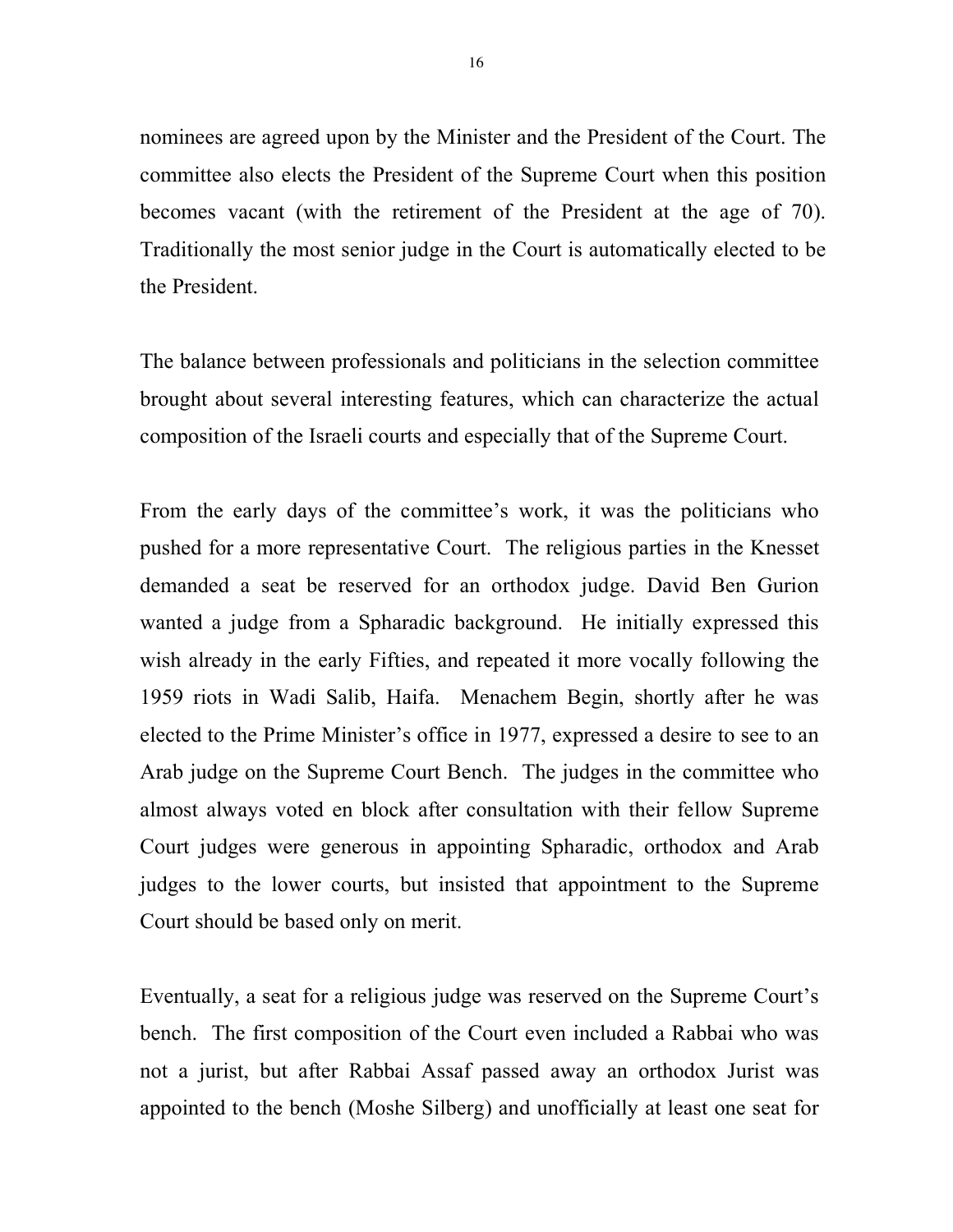an orthodox Jew has always been reserved since. The first Sparadic was appointed to the Supreme Court in 1962 (Eliyahu Mani) and since than at least one seat for a spharadic judge is unofficially reserved.<sup>26</sup> The first woman judge was appointed to the Supreme Court in 1977 (Miriam Ben Porat), but since then the number of women judges has increased steadily to about a third of the Court, and its next President is going to be a woman – Dorit Beinish.<sup>27</sup> In the Israeli judiciary as a whole there is now a majority of women judges.

Although Arab judges are well represented in the peace and district courts, the first Arab was appointed as a temporary Supreme Court justice only in 2000 (Zuebi), and after his one-year term another Israeli Arab was appointed as a temporary appointment (Gubran),  $^{28}$  and on May 2004 gained a permanent seat. The bottom line, therefore, is that mainly due to the politicians input to the selection process, in comparison to other countries, the composition of the courts in Israel, including the highest instance, has always been more heterogeneous from the perspective of ethnic origins, gender and religious beliefs.<sup>29</sup>

Having said this, the 3 judges block in the committee managed to maintain the ideological tone of the Court, which has always been more liberal and dovish

<sup>&</sup>lt;sup>26</sup> On the politics of specials seats in the SC see Michael Birnhack and David Gusarski, Designated Chairs, Dissenting Opinions and Judicial Pluralism (1999) *Iyunei Mishpat* 22: 499 (in Hebrew).<br><sup>27</sup> The unbroken tradition is that the committee selects the President of the Court, according to seniority in

the Court. In other words, to this position the most veteran SC judge is automatically elected.<br><sup>28</sup> On temporary appointments to the Israeli Supreme Court see Salzberger, Temporary Appointments and

Judicial Independence: Theoretical Analysis and Empirical Findings From the Supreme Court of Israel (2001) *Israel Law Review* 35: 481.

 $29$  In a dramatic meeting of the selection committee on May 2004 four new judges were selected for the Supreme Court – two women, one of whom is the State Attorney despite a vocal opposition of some politicians who portrayed her as politicians persecutor, the first Arab to gain a permanent seat in the Court and the former Attorney general who is also an orthodox Jew.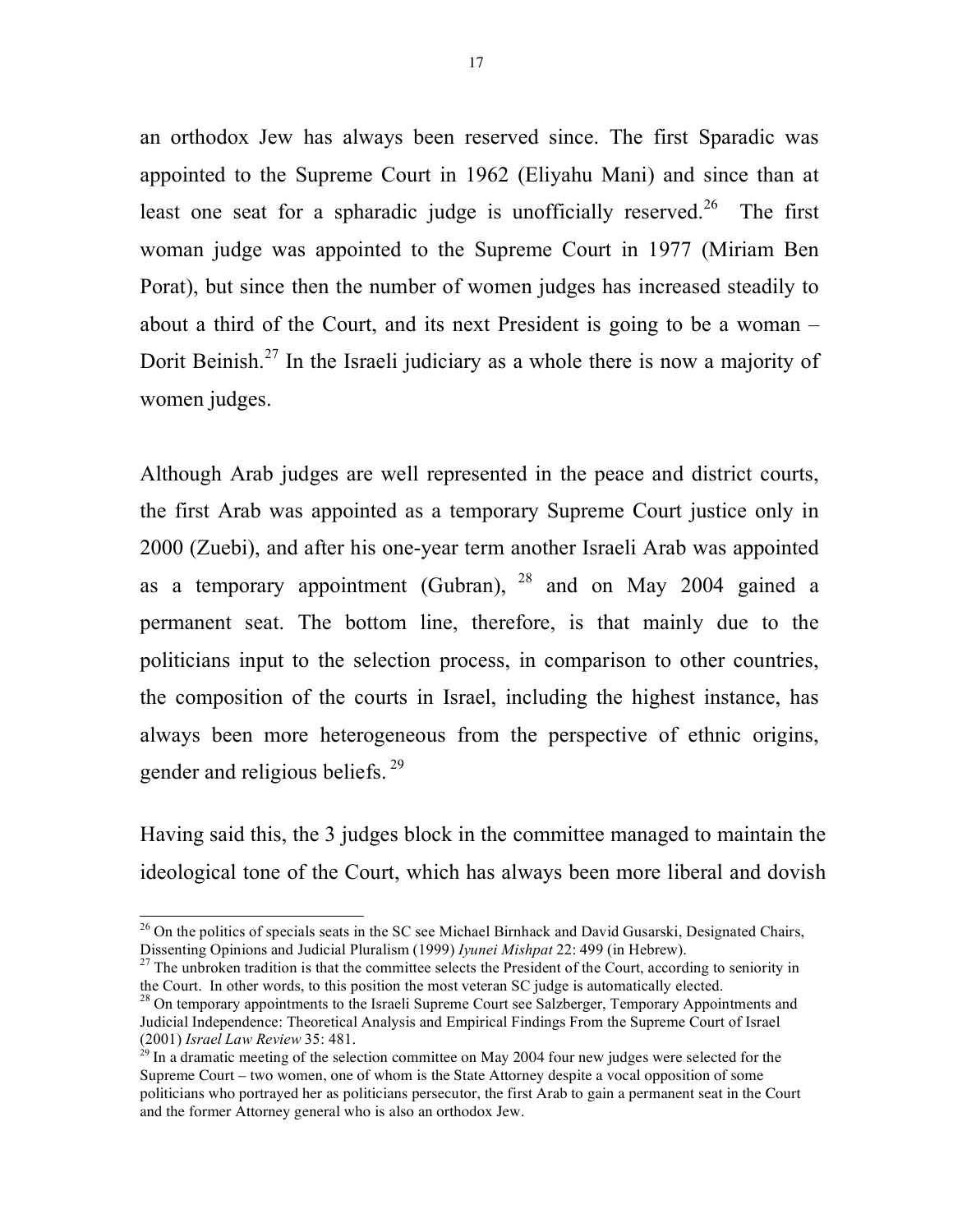than that of the government and the Knesset. To be more precise, on a leftright axis with regard to the most important issues of public controversy in Israel – peace, security and human rights – the Court has always been left of the other branches of government. The same applies to the Court's position with regard to the second important area of public debates – the relation between religion and state: the Court has always been more liberal than the other branches. With regard to economic and social policies, in the era of Israeli socialism, or, under the rule of the Labor movement (which lost its hegemony in 1977 after thirty years in power), the Court can be seen as holding more liberal views than that of the government, but in recent years with the dominance of libertarian government policies, the Court is slowly shifting left to represent a more social justice orientated stances.

In this sense of ideological position, the politics of the Israeli Supreme Court are very different from the rather traditional Conservative tenor (and composition) of the English judiciary, and the perception of the law as an upper classes and Tory territory there.<sup>30</sup> It is also different from the American swinging Supreme Court, which, depending on vacancies, and because of the political nature of judicial selection, turns towards the political colors of the Administration with lasting effects on future Administrations. In other words, while in the US, one can point to periods in which the Supreme Court has been more liberal than the administration and other times in which the Court has been more conservative than the administration, in Israel the Supreme Court has always maintained a more progressive stances than the other

<sup>&</sup>lt;sup>30</sup> See Martin Shapiro, *Courts* (1981); Salzberger, The English Court of Appeal: Decision-Making Characteristics and Promotion to the House of Lords", *Global Legal Policy: Among and Within Nations* (ed. Stuart Nagel) (2000), pp. 223- 251; and more specifically on the personal backgrounds of the English Judiciary Burton Atkins, Judicial Selection in Context: The American and English Experience (1989) *Kentucky Law Journal* 77: 577.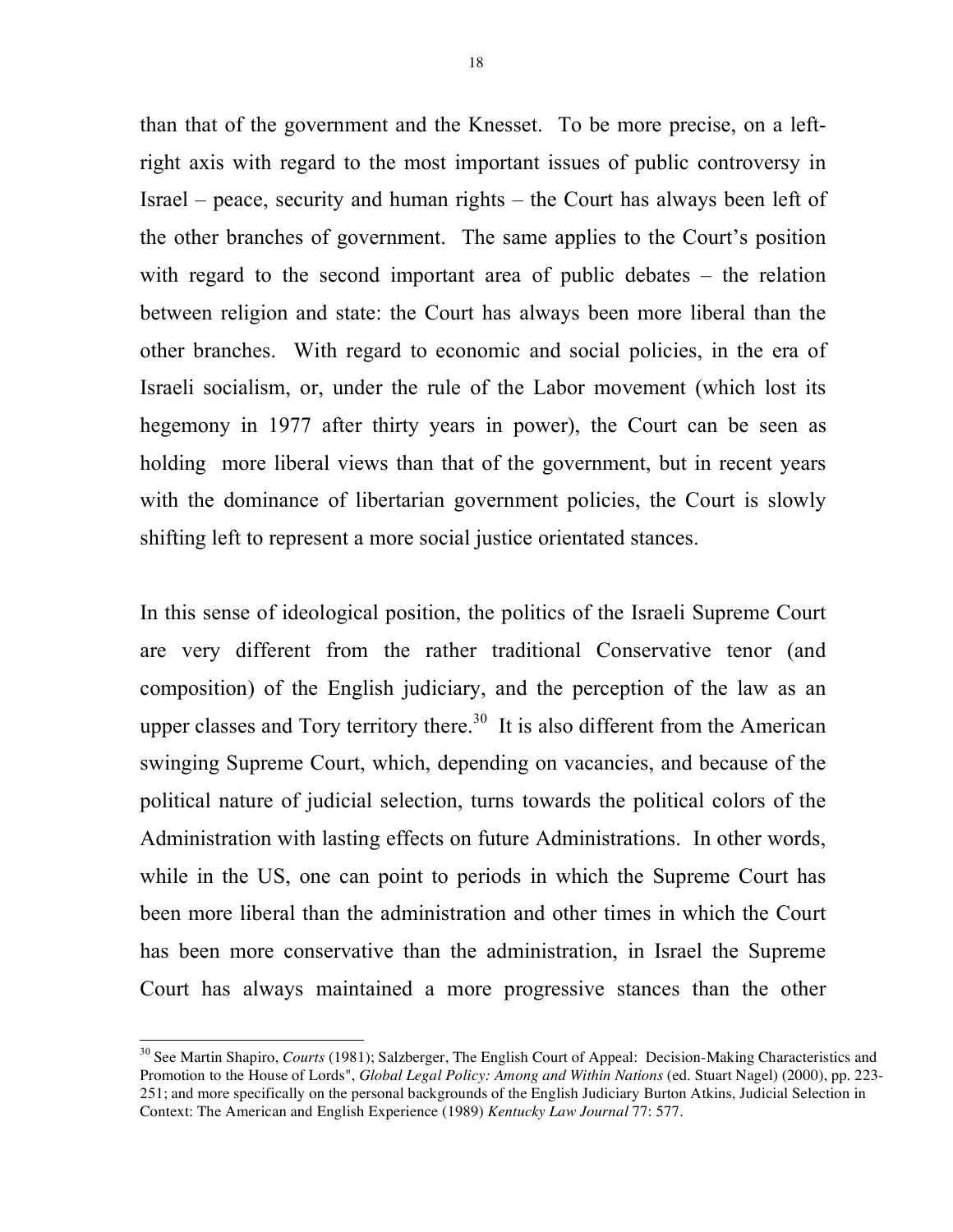branches. Recently, the former Dean of Tel Aviv University Law Faculty defended the ideology of the Court basing his argument on System analysis.<sup>31</sup> The law, argued Menachem Mauntner, in response to calls to bring about a more diverse Supreme Court not only in terms of ethnic, gender and religion, but also in terms of values and ideologies, is a separate cultural system and thus the membership in the Court is exclusive to those who subscribe themselves to liberal values. The commitment to this value system, according to Mautner, ought to be a pre-condition for appointment.

Another vantage point on the ideological position of the Court on both levels of normative and positive analyses is a separation of powers one. The Israeli structure of government lacks important components of separation of powers, which can limit the raw power of the majority and shift the collective decision-making outcome from a simple majority towards a more qualified or super majority. Lack of vertical separation between central and local government, lack of vertical separation between the legislature and the executive and a unicameral legislature with strict proportional representation system, leave the judiciary and especially the Supreme Court as the only balancing power against the raw majority. This structural explanation can explain not only the stances that the Supreme Court occupied but also the intensity of its voice and role in collective decision-making in Israel. $^{32}$ 

<sup>&</sup>lt;sup>31</sup> Menachem Mautner, The Selection of Judges to A Supreme Court in a Multi-Cultural Society (2003) Mechkarei Mishpat 19: 423 (in Hebrew).

 $32$  For a more elaborate and analytical explanation see Salzberger, Supra Note 6, Stefan Voigt and Eli Salzberger, Choosing not to Choose: When Politician Choose to Delegate Powers (2002) *Kyklos* 55: 289; Salzberger and Voigt, On Constitutional Processes and the Delegation of Power, with Special Emphasis on Israel and Central and Eastern Europe, *Theoretical Inquiries in Law* (2002) 3: 207.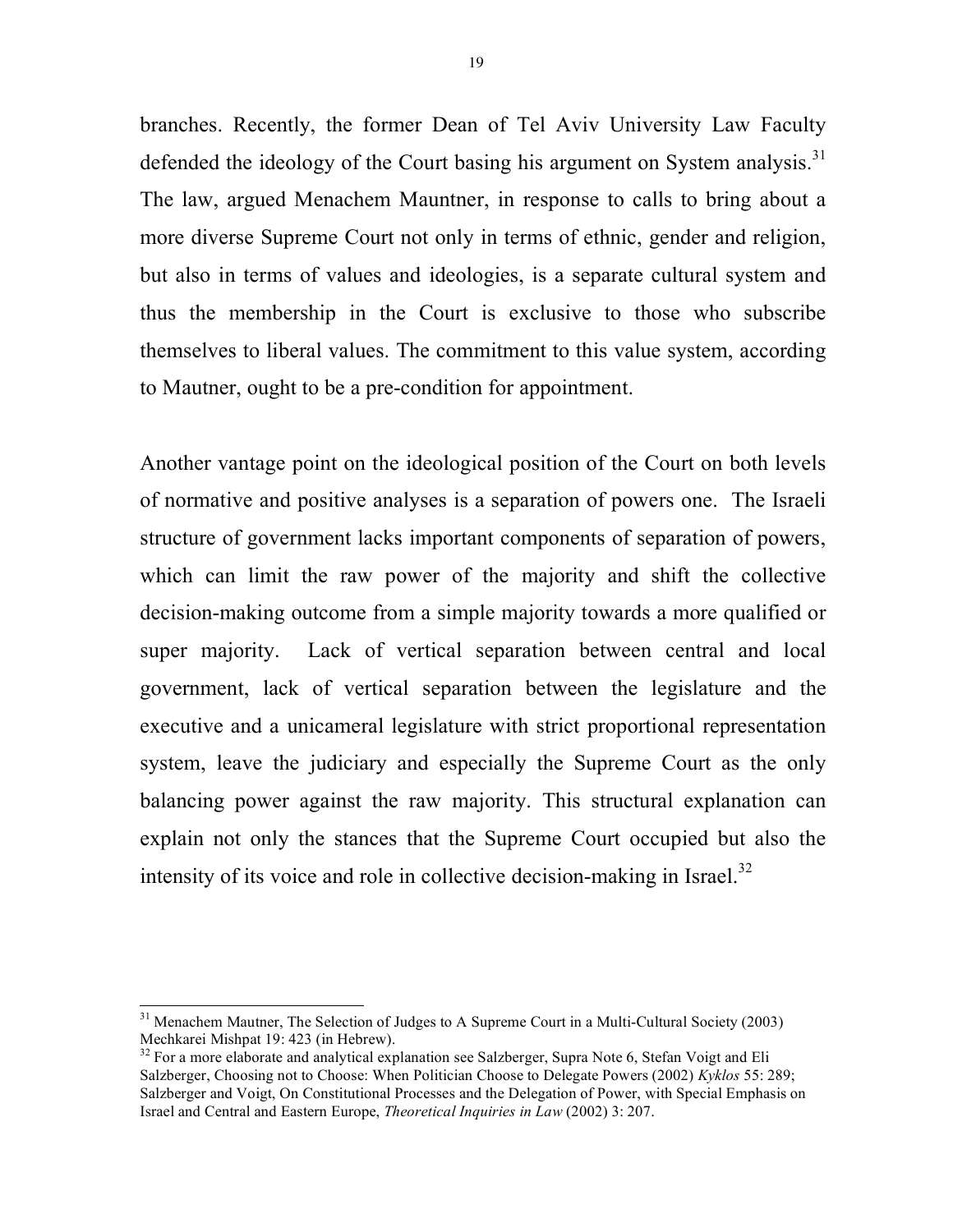On the level of positive analysis one can argue that the unprecedented judicial activism in Israel in the last decade is the result of the lack of proper separation of powers combined with decreasing ability of the political branches to reach coherent and far-sighted or long term public decisions which is leading to the delegation of decision-making powers to the Courts. This was not the case in the era of the Labor hegemony, and indeed, the increasing activism of the judiciary and especially that of the Supreme Court can be traced to the early Eighties when the Labor hegemony ended.

On a normative level of analysis one can justify the Court's activism as the only counter-majoritarian mechanism and as a device for considering longterm considerations beyond the election cycles.<sup>33</sup> Whatever the case may be, the independence of the judiciary provided by the political branches in their legislation, among which is the procedure for judicial selection, enabled the Supreme Court to fulfill this task.

#### 4. The Contemporary Debate About Judicial Selection in Israel

It is this last point - the growing intervention of the Court in the decisionmaking of the other branches - which brought about a wave of criticism and calls for reforms. The attack on the Court was launched about seven years ago by ultra orthodox circles, especially the Shas party, and by the extreme right wing in Israel. It is fascinating to observe how these circles adopted

<sup>&</sup>lt;sup>33</sup> On an complete normative argument regarding the role of the courts in a liberal democracy see Salzberger and Elkin Koren, The Effects of Cyberspace on the Normative Economic Analysis of the State, in Law and the State: A Political Economy Approach (Alain Marciano and Jean-Michel Josselin eds) (forthecoming).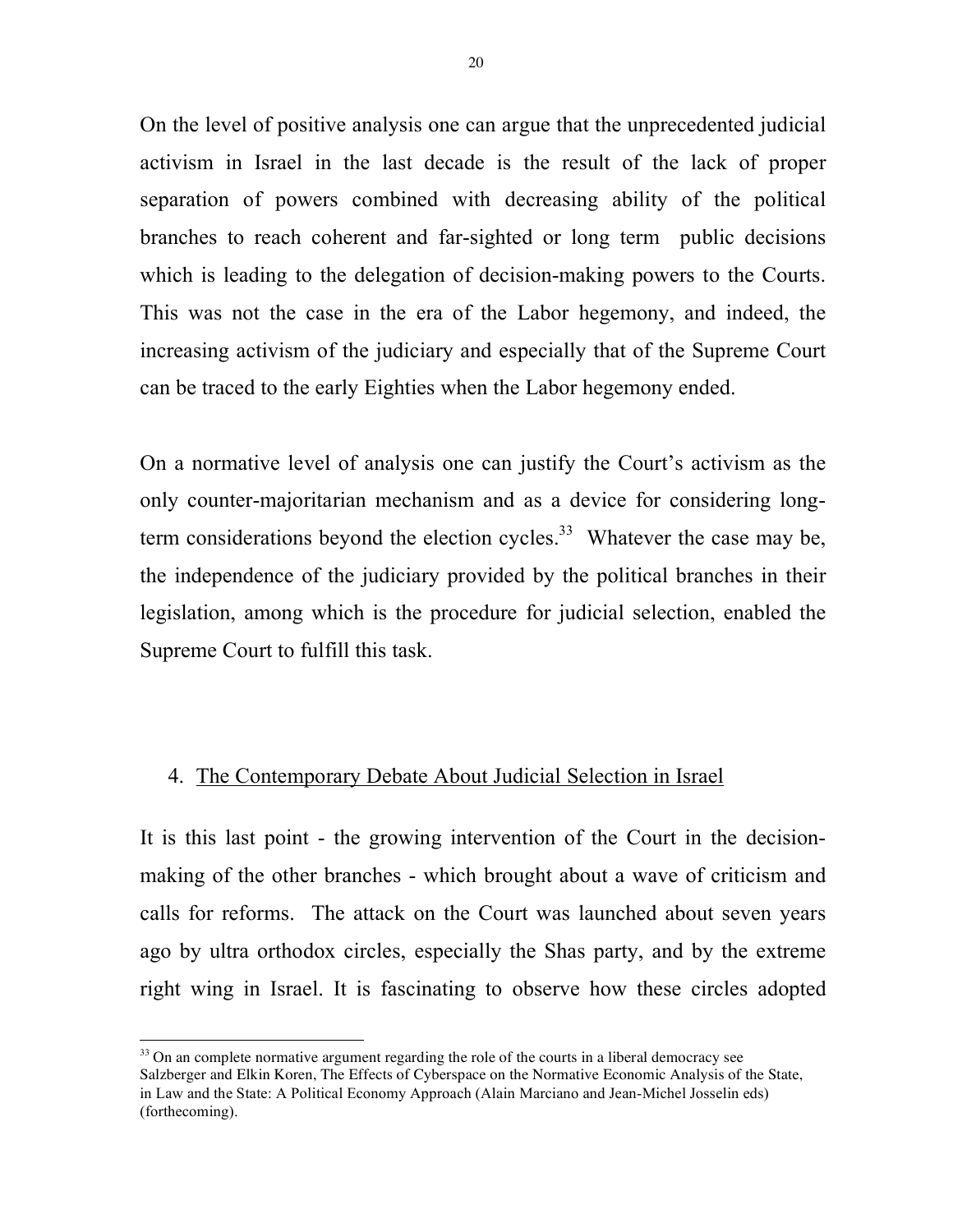insights from the American Critical Legal Studies movement, portraying the law as part of politics, portraying the Supreme Court Justices as an old elite, which tries to maintain its domination through the tool of law.

More recently some mainstream Likud Knesset members, headed by the Speaker of the Knesset, have joined these attacks. A motion in the Knesset to establish a constitutional court, bypassing the Supreme Court, was defeated several months ago by a very close vote (ironically, those who put forward this motion, the right wing and ultra orthodox, do not believe in a constitution and constitutional values in the first place).<sup>34</sup> In January 2004, though, the Knesset passed a decision expressing concerns about the Supreme Court's trespassing into the legislature's territory. <sup>35</sup> This can be seen as the lowest point in the history of the relations between the judiciary and the other branches of government in Israel since the 1952 clash between the Minister of Justice and the President of the Supreme Court around sentencing policies, which culminated in an unprecedented letter sent by The President of the Court. Itzhak Ulshan, to the members of the Knesset.<sup>36</sup>

In 2000 the mounting criticism of the Court led to the appointment of a committee to re-examine the selection procedure of judges.<sup>37</sup> The committee, headed by the former Attorney General and Supreme Court Justice, Itzhak Zamir, praised the existing system.<sup>38</sup> It highlighted all the features added to

<sup>&</sup>lt;sup>34</sup> The Knesset official Gazette no. 678 19.5.03

<sup>&</sup>lt;sup>35</sup> See http://www.knesset.gov.il/Tql//mark01/h0000969.html#TQL. This decision was voted after the Court, in a case challenging budgetary cuts in social benefits for the poor, asked the State to provide a policy statement with regard to standards of minimal existence, based on the Basic Law: Human Dignity

 $36$  On this affair see Rubinstein, Supra Note 17, pp. 97-101.

 $37$  Formally this committee was appointed by the Judicial Selection Committee. In practice it was the government who initiated this move.

<sup>38</sup> *The Report of the Committee for the Examination of Judicial Selection* (March 2001)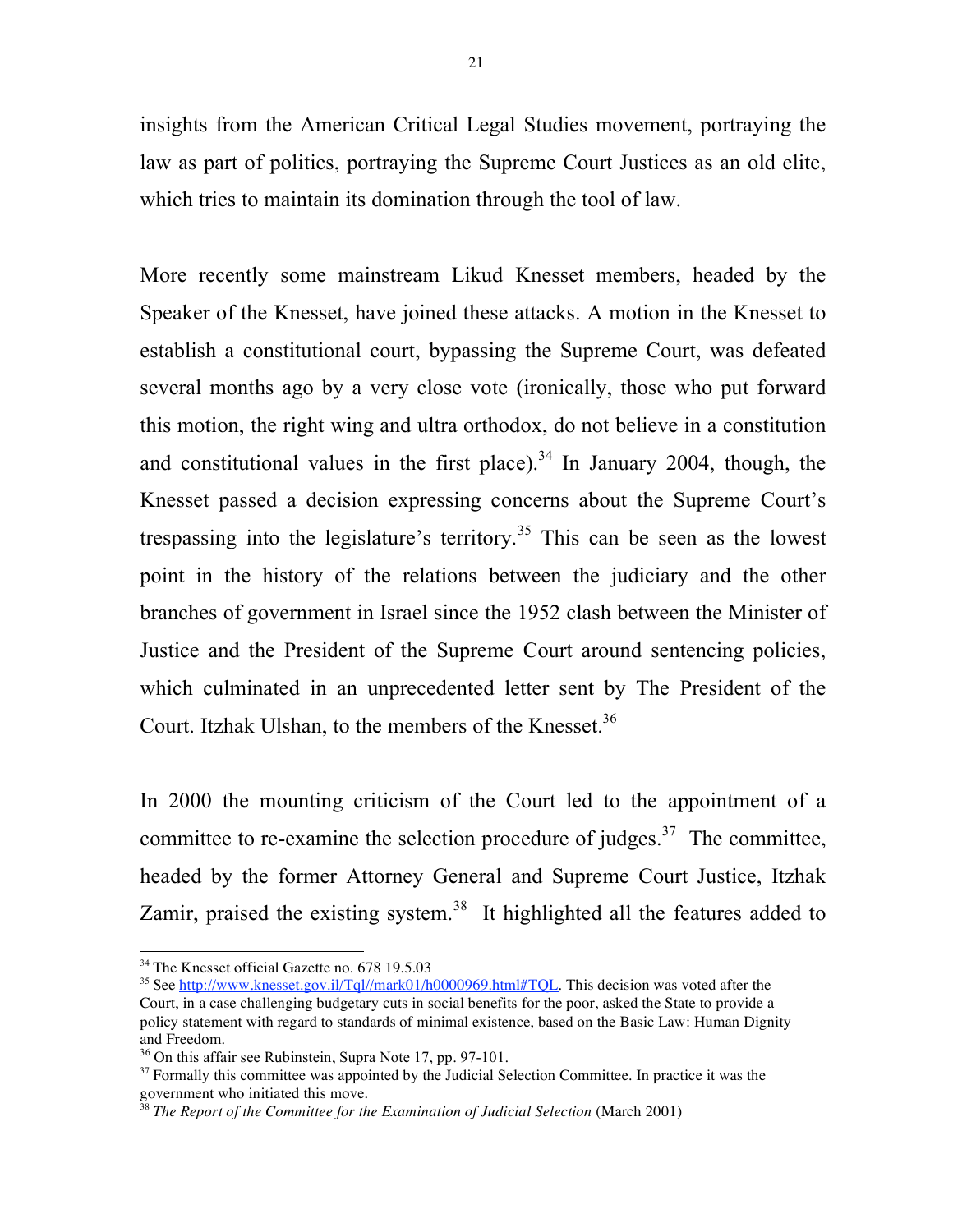this system since 1953, which were meant to make the selection process more transparent and procedurally just, $39$  and it recommended secondary changes, which are currently being implemented. They focus on making the selection procedure more professional and transparent.

Thus, for example, although it recommended that the committee's deliberations should not be open to the public, it did propose to publish more widely the names of the candidates on the committee's agenda 21 days before its deliberations. This added to the existing rule, which enables the general public to submit objections to specific candidate chosen by the committee during a period of 21 days following the committee's decisions.<sup>40</sup> It also proposed to invite all the candidates for a first judicial position for a one-week assessment course in which a more extensive and multi-disciplinarian impression can be obtained of the candidates.<sup>41</sup> Similarly, a sub-committee  $(3)$ members from the selection committee) is to hold interviews with the candidates. The committee rejected calls to make the judiciary more representative, but it did recommend a more reflective composition of the courts, i.e. that they ought to reflect the composition of the Israeli public.

The differences between representative and reflective looks at first glance as marginal, but in fact they are substantial. Various politicians called for a more representative court in order to overcome its anti-majoritarian nature. In other words, they want the Supreme Court to represent the various views in society

 <sup>39</sup> These procedural requirements are mostly regulated by the *Courts Act [Consolidated Version} <sup>1984</sup>* and accompanying regulations.

<sup>40</sup> The duty to publish the names of the candidate and the 21 days objections phase are regulated by *The Adjudication Regulations (The Working Practices of the judicial Selection Committeee) 1984*, as they were amended in 1997.

<sup>&</sup>lt;sup>41</sup> Chapter 8 to the Committee Recommendations, Supra Note 37.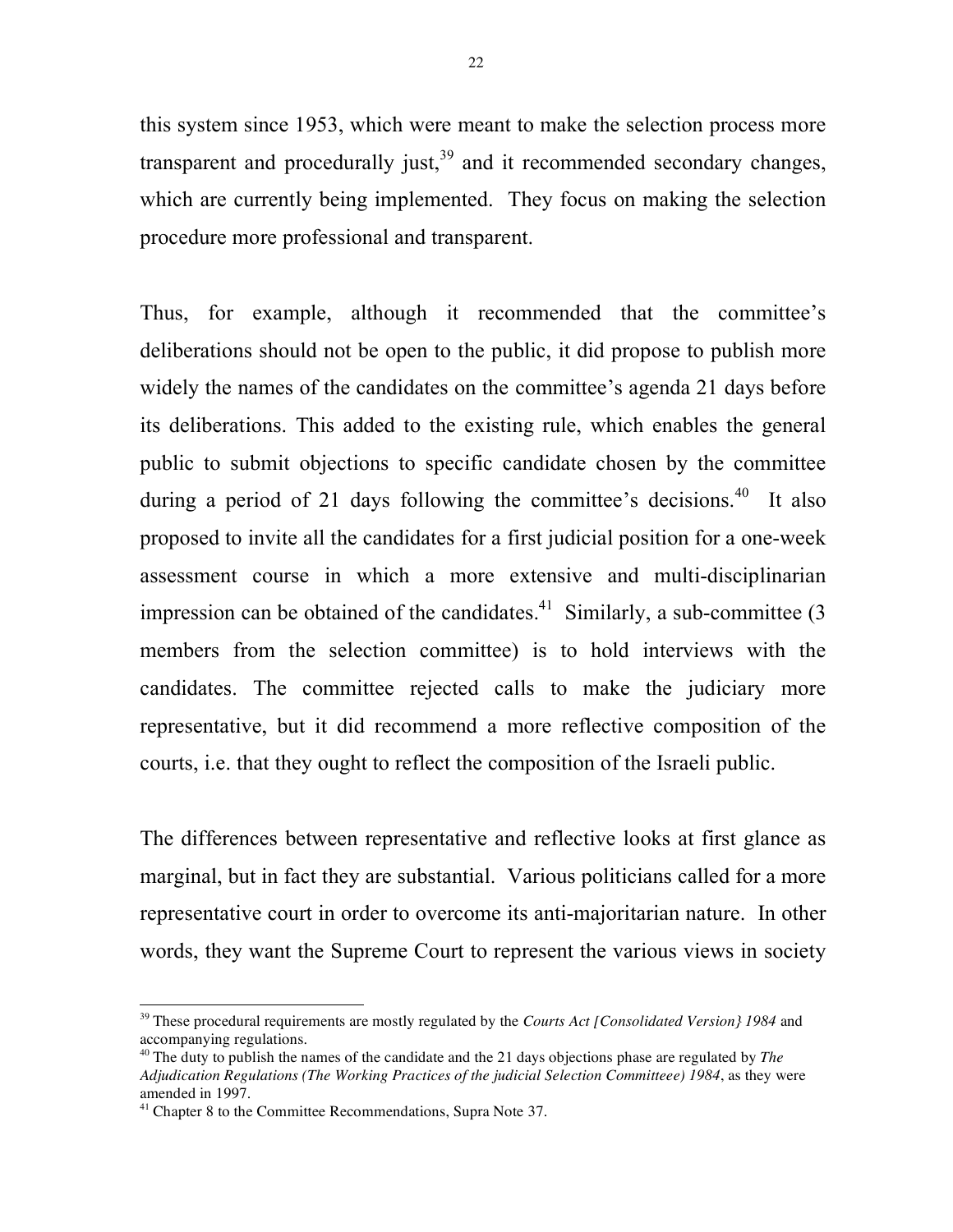in a similar way to the Knesset. The committee rejected this view, emphasizing that the essence of the Supreme Court is to balance the majority. The committee agreed, though, that there should be a greater effort that the composition of the court would include judges from different ethnic and religious background. Implicitly the committee embraced Mautner's view that judges should be loyal to the spirit of law, i.e. to basic liberal and democratic values, but within these parameters an attempt should be made to grant a voice to different groups in society.<sup>42</sup>

These recommendations, which are being implemented, have not prevented various politicians to declaring their intention to try and change the law, especially the composition of the selection committee (increasing the number of politicians and other representatives outside the profession, or decreasing the number of judges from 3 to 2, thus breaking their dominance). Recently the Knesset has considered new legislation that will force the judges in the committee to provide an independent assessment of each of the nominees, rather than producing a collective decision of all the Supreme Court judges (who are currently being consulted on the candidates before each meeting of the selection committee). Currently, the Constitution and Law Committee of the Knesset is reviewing all Basic Laws, in order to prepare their amalgamation into a unified constitutional document. In the course of this process changes to the committee's composition are likely to be put on the table.

#### 5. Conclusion

 $42$  In a sense this is what exactly happened in the early years of the state where the Yekkes interacted with the Anglo-Americans on the bench, creating a unique Israeli liberal tradition.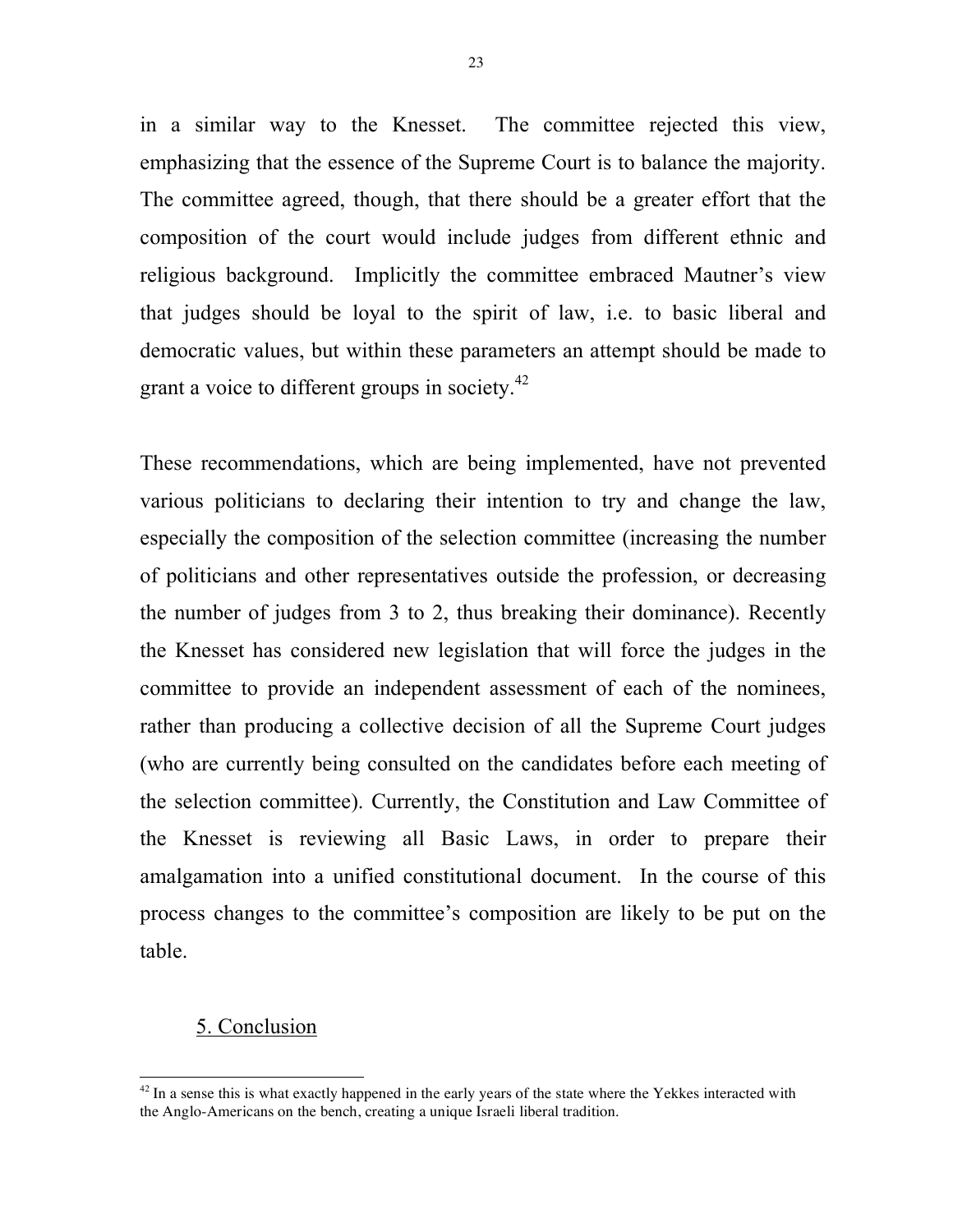Similarly to Israeli substantive law, the institutional structure of the Israeli judiciary can also be portrayed as a mixed system. Like most Common law countries it has a general courts' system with a supreme court, which functions as a court for criminal and civil appeal and as a court for public law cases as well as a constitutional court (in most civil law countries constitutional courts are totally separated from the general system and this is the case also for administrative courts). Likewise, the judges in Israel are senior jurists whose judicial position is a second or third career, rather than a career based judiciary as in most Continental countries. The judiciary in Israel is rather compact – about 500 judges in a three instances hierarchy. These judges enjoy the highest salaries in the public sector and a high social status.

The main institutional features which resemble more the Continental system are the lack of jury, the role of the minister of justice as the top administrator of the system and the selection process of judges. Selections committees dominated by professionals were more common until recent years in Civil law countries (e.g. Spain, Italy, Portugal and France), although some Common law countries are currently considering a shift towards this judicial selection mode.

Since the Israeli judicial selection process was established in 1953 and especially since the enactment of the Courts Act of 1984 and accompanying regulations, the process has been marked by increasing formalization. Vacancies for judicial positions are formally publicized, candidates must complete an application form, accompanied by recommendations, they have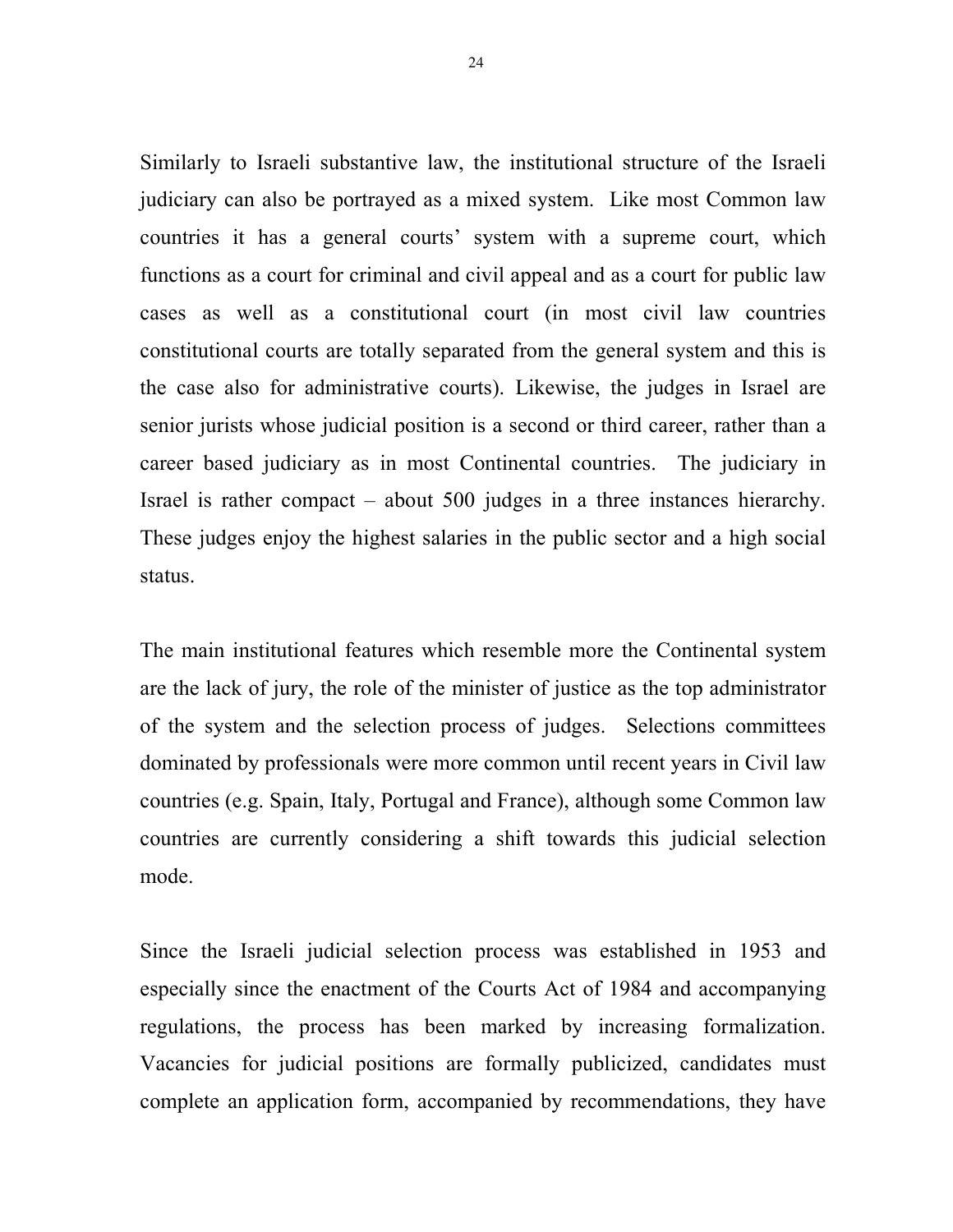to go through a preliminary interview of a sub-committee of the selections committee, a one-week evaluation course, and their names are published 21 days before the committee considers their applications. Likewise, judges who seek promotion have to go through a parallel formal process, to present 10 judgments and recommendations of the president of their courts.<sup>43</sup> The Zamir committee proposed to establish an advisory committee for judicial promotions, appointed by the judicial selection committee and comprised of senior district court judges, who currently do not have a formal voice in the selection process.<sup>44</sup> This recommendation has not been implemented yet.

Israeli scholars are unanimous in the view that over the last fifty years the judicial selection committee has broadly been a great success. The judiciary established its reputation for independence, integrity and intellectual ability in the early years of its existence and improvements to the process of judicial selection have built on these foundations. The result is that the appointments process has been an important factor in the successful establishment of the state of liberal democracy in Israel. Nonetheless, the Israeli political sphere today can be characterized by the increasing ineffectiveness of the decisionmaking of the political branches of the state and a growing delegation to the courts, which manifests itself by increasing judicial  $\arctiv\ism.<sup>45</sup>$ Correspondingly, we witness a de-legitimating campaign against the legal establishment. One of its symptoms is the mounting calls to change the

 $43$  For more details on the formal procedure preceding judicial appointments and promotions in Israel see Shetret, *Justice in Israel: A Study of the Israeli Judiciary* (1994)

<sup>44</sup> Section 71 of the report, Supra Note 37.

<sup>&</sup>lt;sup>45</sup> More on the growing judicial activism in Israel see Shetret, The Critical Challenge of Judicial Independence in Israel, in Peter Russell and David O'Brien (Eds.), *Judicial Independence in the Age of Democracy* (2001).